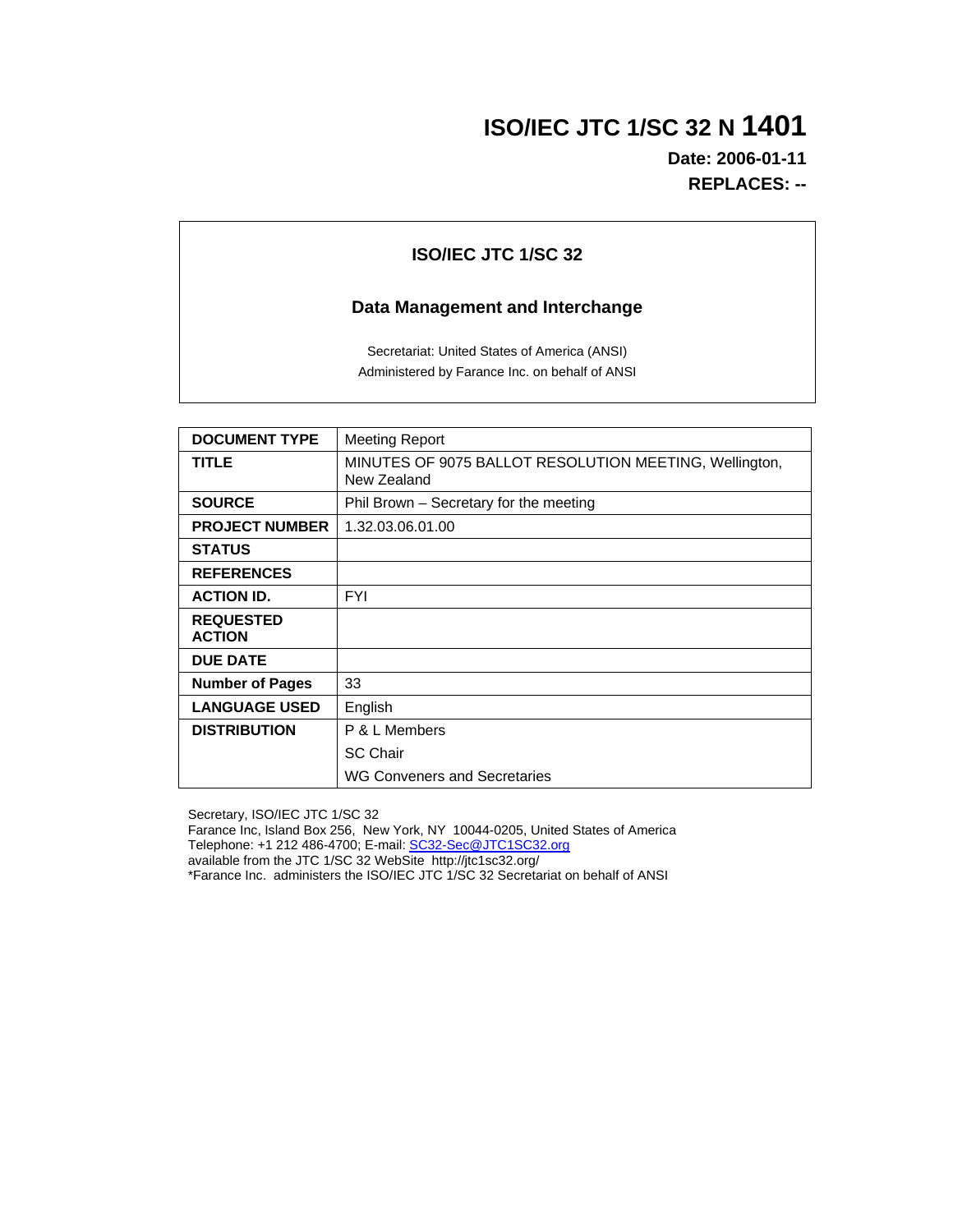# **JTC 1/SC 32 N1401 WG3 UKB-014r1**

## **MINUTES OF BALLOT RESOLUTION MEETING**

**ISO/IEC CD 9075-01 ISO/IEC CD 9075-02 ISO/IEC CD 9075-03 ISO/IEC CD 9075-04 ISO/IEC CD 9075-09 ISO/IEC CD 9075-10 ISO/IEC CD 9075-11 ISO/IEC CD 9075-13** 

 $28^{th}$  November –  $9^{th}$  December 2005

Wellington, New Zealand

## **Legend:**

Sections are keyed to the meeting agenda (WG 3: N0100).

The meeting day number, *n*, on which a recorded action took place, a paper was submitted, an agenda item was added, or a late participant arrived, is indicated by a tag of the form \**n*.

The phrase "accepted … without objection", applied to a motion, indicates that nobody responded to the Convenor's question of the form "does anybody object to adopting [this proposal]?"

The phrase "accepted … unanimously", applied to a motion, indicates that every national body present gave an explicit vote in favour of the motion.

## **1 Introduction of Participants**

\*1 The WG 3 Convenor, Keith Hare, opened the meeting on behalf of the ISO/IEC 9075 Editor, at 09:50am. The following delegates were present:

| Australia                  | Don Bartley                                                                                                         |               |
|----------------------------|---------------------------------------------------------------------------------------------------------------------|---------------|
| Canada:                    | Baba Piprani<br>Mark Ashworth                                                                                       |               |
| Germany:                   | Jörn Bartels                                                                                                        |               |
| Japan:                     | Takashi Kotera<br>Masashi Tsuchida<br>Takaaki Shiratori                                                             | 小寺 孝<br>土田 正士 |
| United Kingdom: Phil Brown |                                                                                                                     |               |
| United States:             | Krishna Kulkarni<br>Jan-Eike Michels<br>Fred Zemke<br>Keith Hare (WG3 Convenor)<br>Jim Melton (ISO/IEC 9075 Editor) |               |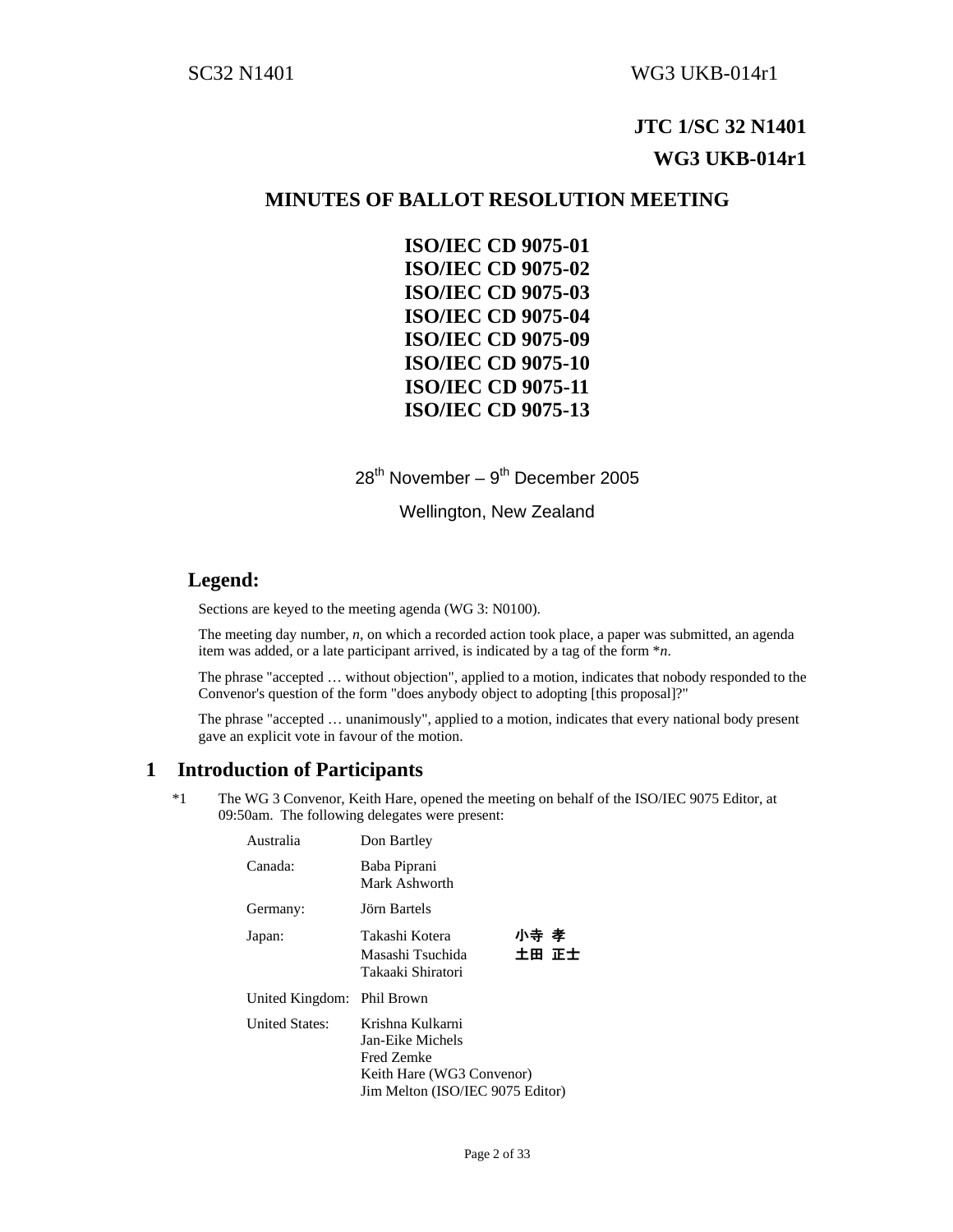## **2 Distribution of Documents**

\*1 All documents that had been produced in advance of the meeting were available on a server to which all participants had access. Further documents were placed on this server as they were produced. A common document register was maintained for this meeting and the concurrent SC32/WG3 meeting.

## **3 Selection of Secretary and Resolution Recorder**

\*1 Phil Brown accepted the role of Secretary for the meeting. Krishna Kulkarni was appointed Resolution Recorder.

# **4 Approval of Agenda (WLG-000, November 28th version)**

\*1 Consideration of the minutes of the Berlin CD ballot resolution meeting minutes was introduced as item 5.1, with other items in section 5 moved down one place. Some paper references were updated.

The agenda, as modified, was approved. Further modifications were made during the course of the meeting as papers addressing ballot comments were attached to the relevant agenda items.

## **5 Minutes from Previous Meetings**

- **5.1 Minutes from CD Editing Meeting, Berlin, Germany, 11th April 22nd April 2005 (SC32 N1303, WLG-013)**
- \*1 Approved without objection

## **6 Administrative Matters**

- **6.1 Calling notice for CD Continuation Editing Meeting (SC32 N1343, WLG-019)**
- \*1 Noted
- **6.2 Results of SC32 Ballot on CD 9075 (SC32 N01245, SC32 N01246, SC32 N01247, SC32 N01248, SC32 N01249, SC32 N01251, SC32 N01252, SC32 N01253)**
- \*1 Noted
- **6.3 CD 9075 Consolidated Ballot Comments (WLG-014)**
- \*1 Noted

## **7 National Body Opening Comments**

- \*1 No National Body added to the opening comments they made in the concurrent Working Group meeting.
- **7.1 Australia**
- **7.2 Belgium**
- **7.3 Brazil**
- **7.4 Canada**
- **7.5 China**
- **7.6 Czech Republic**
- **7.7 Denmark**
- **7.8 Egypt**
- **7.9 Finland**
- **7.10 Germany**
- **7.11 Italy**
- **7.12 Japan**
- **7.13 Netherlands**
- **7.14 Portugal**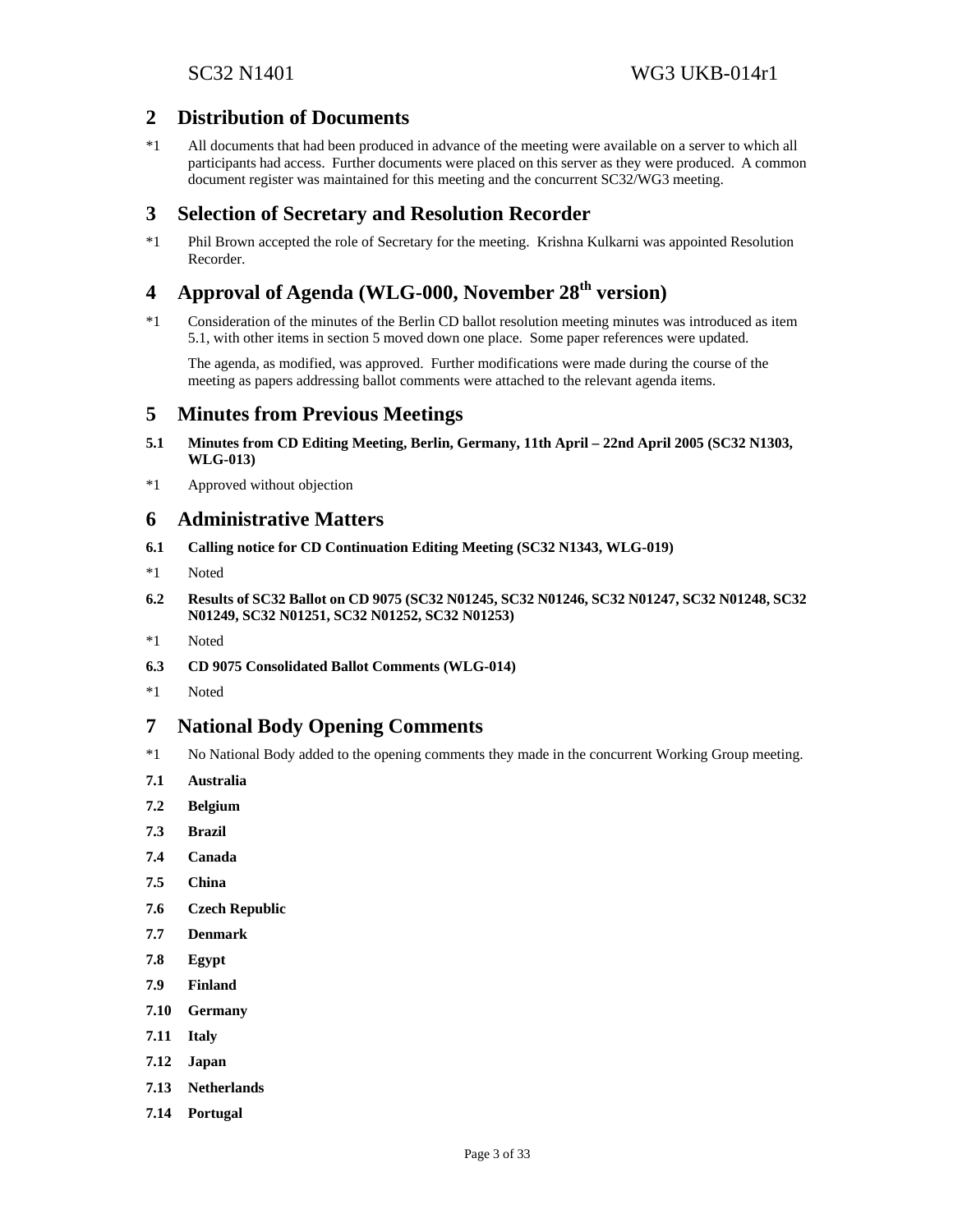- **7.15 Republic of Korea**
- **7.16 Sweden**
- **7.17 United Kingdom**
- **7.18 United States**
- **7.19 Austria**
- **7.20 France**
- **7.21 Norway**
- **7.22 Russian Federation**
- **7.23 Switzerland**

## **8 Resolution of Ballot Comments**

### **8.1 Seq#003, NLD-P01-001 (WLG-091r1)**

\*5 Krishna Kulkarni introduced WLG-091r1, "Closing old LO's".

WLG-091r1 deletes Language Opportunities that have survived without action for five years or more.

During review of the list of LO's, it was observed that Seq#169 had already been addressed and closed, that Seq#174 is already solved and that both Seq#175 and Seq#179 had been overtaken by events.

Jörn Bartels requested that Seq#366 and Seq#367 should be retained.

Fred Zemke requested that Seq#029 should be retained.

It was agreed that Seq#093 should be converted to a Possible Problem and retained.

WLG-091r1, as modified, was accepted without objection as resolution of Seq#003, Seq#028, Seq#043, Seq#044, Seq#045, Seq#047, Seq#048, Seq#050, Seq#057, Seq#058, Seq#061, Seq#074, Seq#075, Seq#081, Seq#082, Seq#088, Seq#089, Seq#108, Seq#109, Seq#134, Seq#166, Seq#167, Seq#168, Seq#170, Seq#171, Seq#172, Seq#173, Seq#174, Seq#175, Seq#176, Seq#177, Seq#178, Seq#179, Seq#180, Seq#181, Seq#182, Seq#190, Seq#191, Seq#192, Seq#193, Seq#194, Seq#195, Seq#196, Seq#197, Seq#198, Seq#199, Seq#200, Seq#201, Seq#202, Seq#203, Seq#204, Seq#205, Seq#206, Seq#207, Seq#208, Seq#209, Seq#210, Seq#211, Seq#212, Seq#213, Seq#215, Seq#216, Seq#218, Seq#279, Seq#280, Seq#281, Seq#282, Seq#314, Seq#315, Seq#316, Seq#317, Seq#318, Seq#319, Seq#320.

Comments Seq#029, Seq#093, Seq#366 and Seq#367, although addressed by WLG-091r1, remained open after processing of the paper.

### **8.2 Seq#004, GBR-P01-003 (WLG-095) (WLG-111)**

\*6 Jim Melton introduced WLG-095, "Resolving some administrative comments".

There was some discussion about whether the change to Framework subclause 4.8.1, "Host languages" introduced in proposal section 1.2.1.1 removed the requirement that an implementation should support on of the defined set of standard host languages. There was consensus that the requirement should be retained and that the paragraph should be reworded to make this clear.

Proposal section 1.2.1.1 was modified by removing the proposed new text and deleting the word "only" from the first sentence.

Proposal section 1.2.2.1 was modified by including the deletion of the word "standard" from the second sentence of Syntax Rule 1 of Foundation subclause 20.1.

In the Note added by proposal section 3, both instances of "GR" were expanded to "General Rule", and in the second sentence "invoked" was changed to "are invoked".

It was noted that section 4 of the proposal closes comment Seq#011 with no action.

In proposal section  $5.2.1.1$ , in each of the alternatives in the production for  $\leq$  edition date $\geq$ , "edition number" was changed to "edition date", and the same change was made in the left-hand sides of the nine productions immediately following that for <edition date>.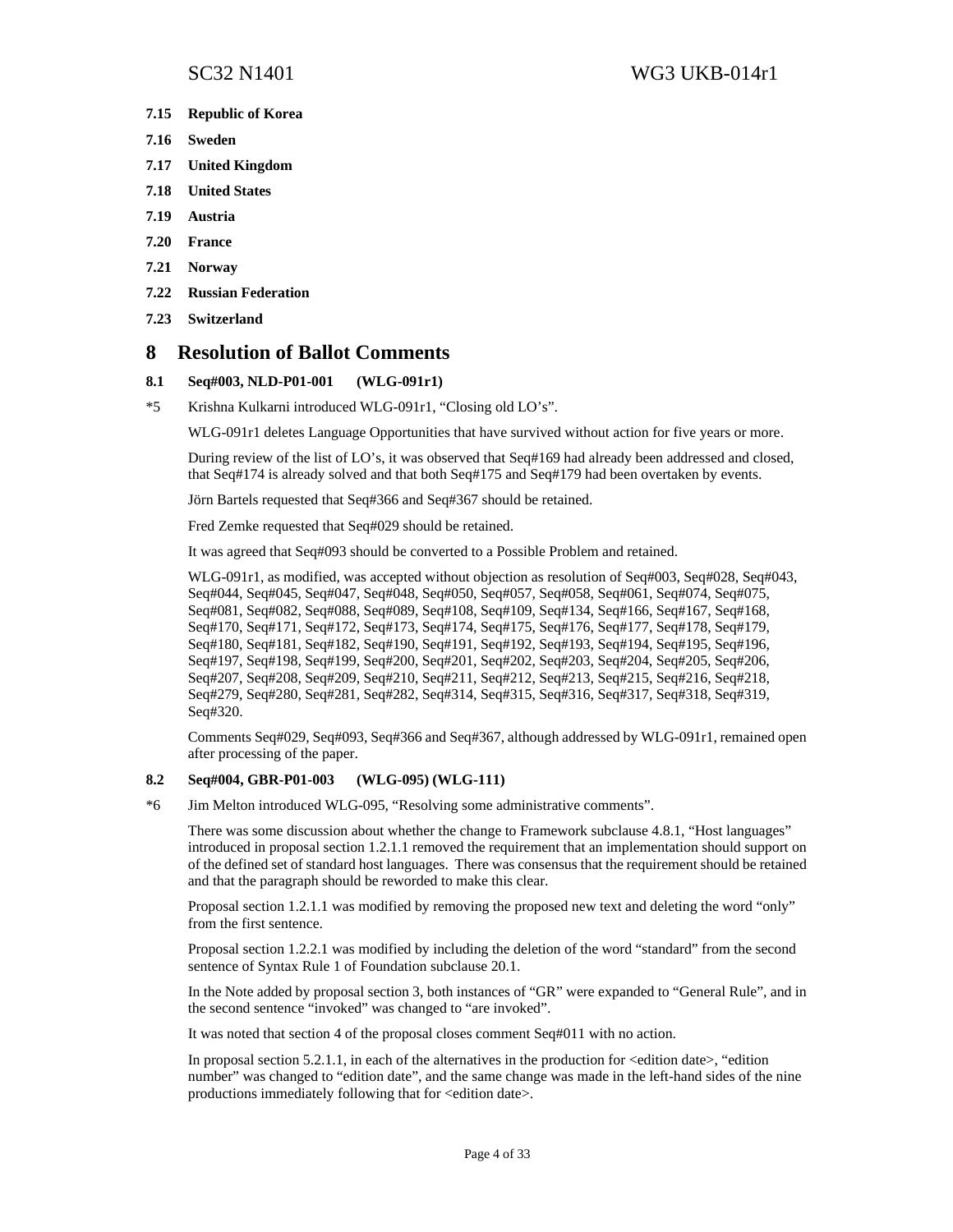Proposal section 6.2.1.1 was modified to delete ", or in some other programming language supported by the SQL-implementation, that has no such corresponding data type," and to introduce the new paragraph as a Note, rather than normative text.

WLG-095, as amended, was accepted without objection as resolution of Seq#004, Seq#005, Seq#006, Seq#007, Seq#009, Seq#011, Seq#012, Seq#045a, Seq#132, Seq#227, Seq#231 and Seq#365.

\*9 WLG-111, "WLG-095 change to CLI is incomplete", identifies places where WLG-095 omits changes to SQL/CLI that are needed for consistency.

WLG-111 was accepted without objection as modification of WLG-095.

- **8.3 Seq#005, GBR-P01-004 (WLG-095)**  \*6 See 8.2. **8.4 Seq#006, GBR-P01-005 (WLG-095)**  \*6 See 8.2. **8.5 Seq#007, GBR-P01-006 (WLG-095)**  \*6 See 8.2. **8.6 Seq#008, GBR-P01-007 8.7 Seq#009, NLD-P01-002 (WLG-095)**  \*6 See 8.2. **8.8 Seq#010, GBR-P01-008 (WLG-025)**  \*1 Fred Zemke introduced WLG-025, "Addressing GBR-P01-008". WLG-025 was accepted without objection as resolution of comment Seq#010. **8.9 Seq#011, GBR-P01-009 (WLG-095)**  \*6 See 8.2. **8.10 Seq#012, GBR-P01-010 (WLG-095)**  \*6 See 8.2. **8.11 Seq#015, JPN-P01-001 8.12 Seq#021, NLD-P02-003 (WLG-080)**  \*4 Fred Zemke introduced WLG-080, "NLD-P02-003 – close with no action". It was agreed without objection that WLG-080 should be accepted as resolution of Seq#021, closing the referenced Language Opportunity with no action. **8.13 Seq#022, NLD-P02-004 8.14 Seq#023, NLD-P02-005 8.15 Seq#024, NLD-P02-006 8.16 Seq#025, NLD-P02-007 8.17 Seq#028, NLD-P02-008 (WLG-091r1)**
- \*5 Resolved, closed. See 8.1.
- **8.18 Seq#029, NLD-P02-009 (WLG-091r1)**
- \*5 This was addressed by WLG-091r1, but the LO was retained. See 8.1.

#### **8.19 Seq#030, NLD-P02-001 (WLG-033r2), (WLG-035r1, 2)**

\*2 Fred Zemke introduced WLG-033R2, "Cursor cleanup: Foundation", and related papers WLG-034R1, "Cursor cleanup: descriptors ", WLG-035R2, "Cursor cleanup: life cycle", WLG-036R1, "Cursor cleanup: modularization", WLG-037, "Cursor cleanup: names", WLG-038R1, "Cursor cleanup: close cursor", WLG-039R1, "Cursor cleanup: received cursors", WLG-040R1, "Cursor cleanup: positioned statements", WLG-041R1, "Cursor cleanup: dynamic properties", and WLG-042, "Cursor cleanup: <prepare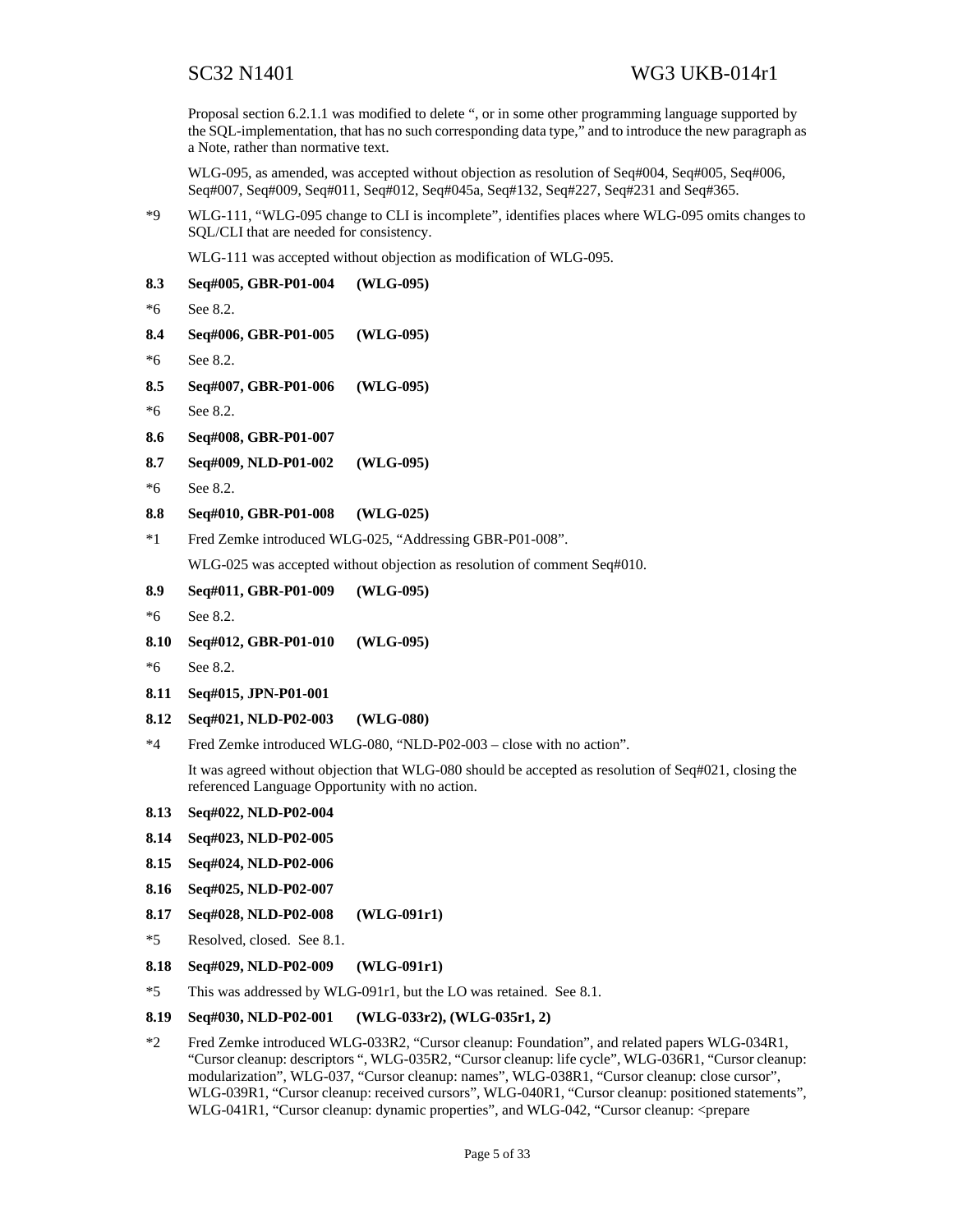statement > LO". The related papers describe the changes proposed in WLG-033R1 in digestible, functionality-related chunks.

Phil Brown identified a minor wordsmithing change that would bring the descriptions of descriptor construction into the style used in other areas of SQL/Foundation. The author accepted that this change should be made, and said that it would be incorporated into a revised proposal.

It was agreed that the possible change discussed in WLG-042 should not be applied at this time, but could be reconsidered by National Bodies with a view to resolution of the issues at the next meeting. The corresponding change was removed from WLG-033.

WLG-033R2 as amended was accepted without objection as resolution of Seq#030, Seq#031, Seq#101, Seq#102, Seq#112, Seq#119, Seq#131 and Seq#153; and as partial resolution of catch-all comment Seq#156.

The author said that he would produce a further revision of WLG-033 incorporating the agreed changes.

### **8.20 Seq#031, NLD-P02-010 (WLG-033r2), (WLG-034r1)**

\*2 See 8.19.

### **8.21 Seq#032, NLD-P02-011 (WLG-106r1)**

\*9 Keith Hare introduced WLG-106r1, "Addressing Seq#032".

Section 3.2 of the proposal was modified by deleting "by an" from the introduced text.

It was noted that the change in section 4 pushed the existing sub-rues of the referenced rule down one level.

WLG-106r1, as modified, was accepted as resolution of Seq#032.

### **8.22 Seq#033, NLD-P02-012**

- **8.23 Seq#034, NLD-P02-013**
- **8.24 Seq#035, NLD-P02-014**
- **8.25 Seq#036, NLD-P02-015**

#### **8.26 Seq#038, NLD-P02-016 (WLG-094)**

\*6 Fred Zemke introduced WLG-094, "Scope of a <correlation name>".

Fred remarked that scope was also defined in other places.

The Note modified by the proposal was further modified to be:

NOTE nnn: The scope of a <correlation name> is defined in the Syntax Rules of Subclause 7.6, "<table reference>"), Subclause 11.39, "<trigger definition>" and in other places. Scopes may be nested. In different scopes, the same <correlation name>s that are equivalent <identifier>s may be associated with different tables or with the same table.

WLG-094, as amended, was accepted without objection as resolution of Seq#038.

- **8.27 Seq#039, NLD-P02-017**
- **8.28 Seq#040, USA-P02-020**
- **8.29 Seq#041, GBR-P02-005**
- **8.30 Seq#042, GBR-P02-006 (WLG-073)**
- \*4 Phil Brown introduced WLG-073, "Declared and implemented numeric precision".

Baba Piprani pointed out that changes to SQL/CLI will be needed if CLI is to be able to retrieve the new information from the Information Schema. Fred Zemke said that making additions to CLI and the Information Schema might not be effective if ODBC does not support them.

It was noted that the FIELDS and ATTRIBUTES views, and other views where precision is referenced, would need to be updated.

Fred Zemke said that the US would like a Conformance Rule covering support for the new columns in Schemata.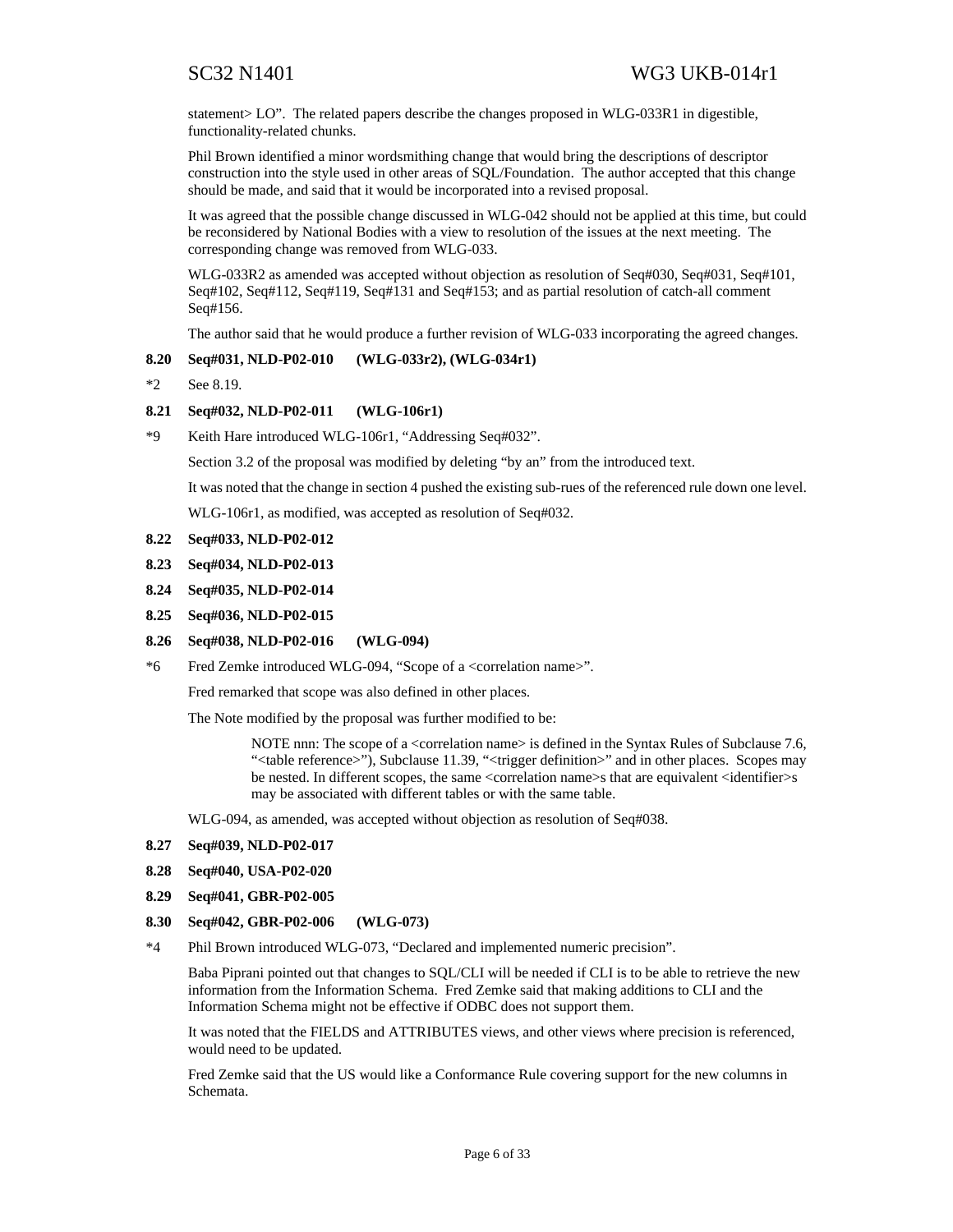Jan-Eike Michels pointed out that the proposal does not put the columns into the Information Schema representation of the descriptor in the order in which they are created. After some discussion, it was agreed that the new items should appear together, rather than interleaved among related existing items.

It was agreed that there was no need to replicate the radix, as there were Syntax Rules that required that the implemented radix and declared radix were the same.

Fred Zemke suggested that there was no need to preserve the abbreviated forms of data type names, INT and DEC, because they were defined to be equivalent to their respective full forms.

Some detailed editing issues were pointed out to the author, who agreed to take them into account when producing a revised version of the paper.

\*10 Phil Brown reported that he had not yet completed the revision of WLG-073. He said that he would post it to the WLG directory for information, and would submit a new version, taking into account any WLG changes that impact it, as UKB-015.

### **8.31 Seq#043, NLD-P02-018 (WLG-091r1)**

- \*5 Resolved, LO deleted. See 8.1.
- **8.32 Seq#044, NLD-P02-019 (WLG-091r1)**
- \*5 Resolved, LO deleted. See 8.1.
- **8.33 Seq#045, NLD-P02-020 (WLG-091r1)**
- \*5 Resolved, LO deleted. See 8.1.
- **8.34 Seq#045a, WG3-P02-001 (WLG-095)**
- \*6 See 8.2.
- **8.35 Seq#046, GBR-P02-007**
- **8.36 Seq#047, NLD-P02-021 (WLG-091r1)**
- \*5 Resolved, LO deleted. See 8.1.
- **8.37 Seq#048, NLD-P02-022 (WLG-091r1)**
- \*5 Resolved, LO deleted. See 8.1.

#### **8.38 Seq#049, NLD-P02-023 (WLG-028)**

\*2 Fred Zemke introduced WLG-028, "Addressing NLD-P02-023". WLG-028 was accepted without objection as resolution of Seq#049.

**8.39 Seq#050, NLD-P02-024 (WLG-091r1)** 

```
*5 Resolved, LO deleted. See 8.1.
```
### **8.40 Seq#051, NLD-P02-025 (WLG-029)**

\*2 Fred Zemke introduced WLG-029, "Addressing NLD-P02-023". WLG-029 was accepted without objection as resolution of Seq#051.

## **8.41 Seq#052, NLD-P02-026 (WLG-030)**

\*2 Fred Zemke introduced WLG-030, "NLD-P02-026: already solved". WLG-030 was accepted without objection as resolution of Seq#052.

### **8.42 Seq#053, NLD-P02-027 (WLG-100)**

\*8 Krishna Kulkarni introduced WLG-100, "Addressing Seq#052, Seq#095, Seq#217, Seq#221 and Seq#229".

The paper closes five comments with no action.

WLG-100 was accepted without objection as resolution of Seq#053, Seq#095, Seq#217, Seq#221 and Seq#209.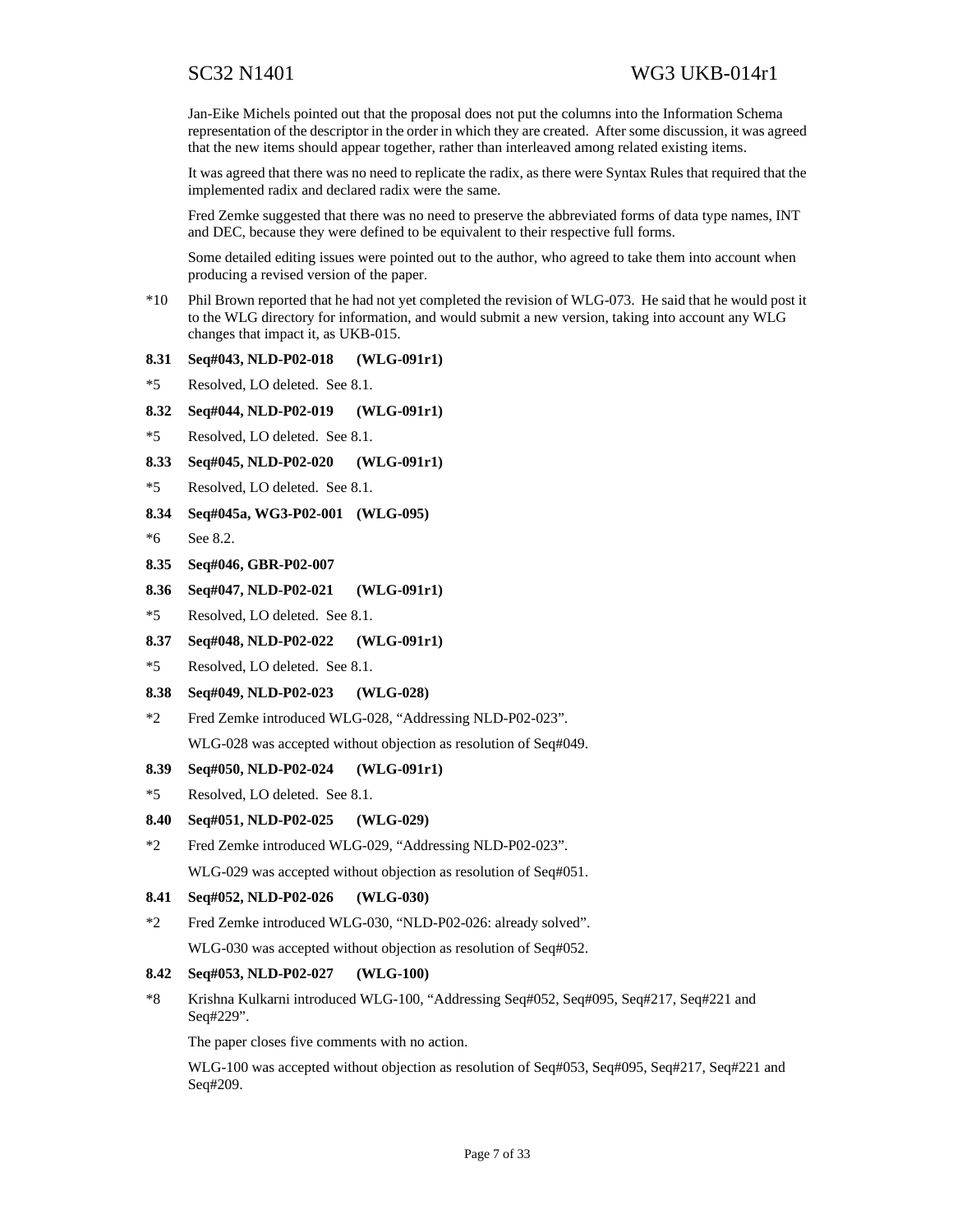#### **8.43 Seq#054, NLD-P02-028**

#### **8.44 Seq#055, NLD-P02-029 (WLG-081r1)**

\*4 Fred Zemke introduced WLG-081r1, "Defining character string operands".

During discussion it was noticed that there were problems with the rules regarding collation that the paper should address.

The author agreed to produce a further revision of the proposal.

\*5 Fred Zemke introduced WLG-081r2

WLG-081r2 was accepted without objection as resolution of Seq#055.

**8.45 Seq#056, NLD-P02-030** 

#### **8.46 Seq#057, NLD-P02-031 (WLG-091r1)**

- \*5 Resolved, LO deleted. See 8.1.
- **8.47 Seq#058, NLD-P02-032 (WLG-091r1)**
- \*5 Resolved, LO deleted. See 8.1.

#### **8.48 Seq#060, GBR-P02-008**

#### **8.49 Seq#061, NLD-P02-033 (WLG-091r1)**

\*5 Resolved, LO deleted. See 8.1.

### **8.50 Seq#062, GBR-P02-009 (WLG-022)**

\*1 Phil Brown introduced WLG-022, "Allowing Asterisk Accompaniment".

Baba Piprani said that he liked the proposal, and later said that he and saw some merit in the uses of <asterisk>.

Krishna Kulkarni said that the USA took a contrary position, that the use of "SELECT <asterisk>" should be discouraged, even at the expense of simplification or regularization of the language. He said that use of "SELECT <asterisk>" leads to maintenance nightmares, and that the US delegation was not aware of any customer request or requirement for the feature proposed in WLG-022. The US delegation was directed to oppose the proposal, and if the function were accepted, then to request that it should not be included in core SQL.

Jörn Bartels said that the proposed functionality would be of no use to end users, who generally were not permitted to write SQL directly, and that most SQL was now generated by tools that always identified columns explicitly.

The proposal was rejected 1-2-2, with UK in favour, US and Germany against, Canada and Japan abstaining, and Australia absent.

It was agreed that Seq#062 should be marked as resolved with no action.

Following disposition of the proposal, it was agreed that the problem identified in passing and its solution documented in proposal item 3 should be accepted. Accordingly, the following modification to Syntax Rule 12)b) of subclause 7.12, "<query specification>", in Part 2 was accepted:

If the <select list> of *GWQ* **immediately** contains <asterisk> or **simply contains** <qualified asterisk>, then apply the syntactic transformations specified in Subclause 7.12, "<query specification>".

#### **8.51 Seq#063, GBR-P02-010 (WLG-064)**

\*4 Phil Brown introduced WLG-064r1, "Column Selection by Exclusion".

Following discussion of the paper a majority position emerged that there should be no enhancements to the functionality around SELECT \*, and that although the paper was technically acceptable, it should be rejected.

On a vote, approval of the paper was rejected 1-4-0 (UK for, Canada, Germany, Japan, USA against; Australia absent).

It was agreed that Seq#063 should be marked as resolved with no action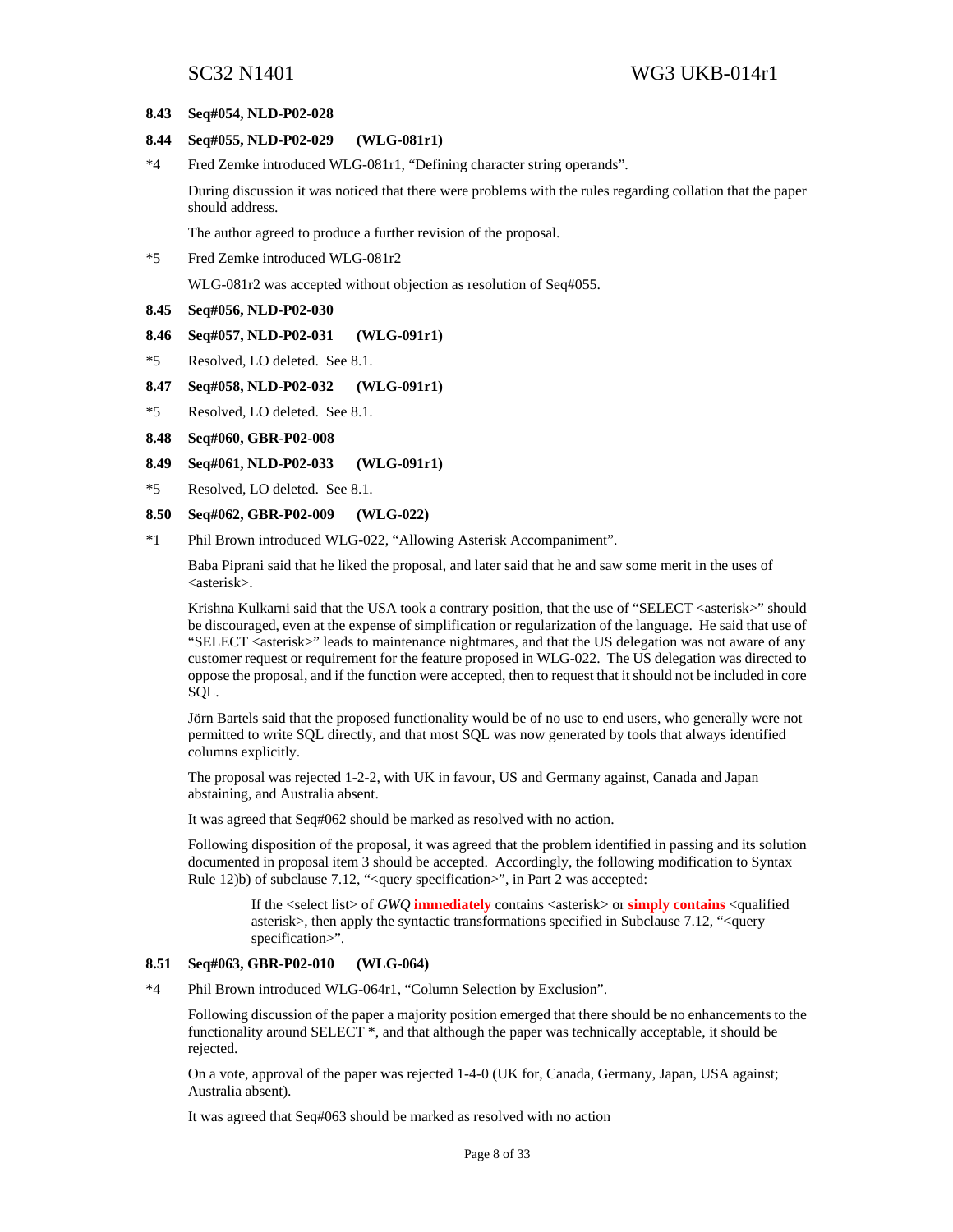#### **8.52 Seq#064, NLD-P02-034 (WLG-031)**

\*2 Fred Zemke introduced WLG-031, "Cursor cleanup: Foundation".

WLG-031 was accepted without objection as resolution of Seq#064.

- **8.53 Seq#065, NLD-P02-035**
- **8.54 Seq#066, USA-P02-030**
- **8.55 Seq#067, NLD-P02-036**
- **8.56 Seq#068, NLD-P02-037**

#### **8.57 Seq#069, USA-P02-035 (WLG-027) (WLG-074)**

\*2 Fred Zemke introduced WLG-027, "XQuery regular expression support". Following his introduction he reviewed WLG-074, "Comment on WLG-027".

Some questions were posed regarding the possible existence of similar developments in other standardization environments, for example in various SC22 (programming languages) Working Groups. It was not possible to answer such questions at that time.

Following his introduction of WLG-027, Fred Zemke led a review of WLG-074. Jim Melton remarked that use of keywords rather than comma-separated lists was a defence against conflicting intuitive understandings of the appropriate ordering of elements in comma-lists.

Phil Brown suggested that the introduction to WLG-027 should be retained somewhere in the standard, in Concepts or elsewhere. As an alternative, it could be captured as one of the SQL technical reports, or included in SD10.

Keith Hare took an action item to consider mechanisms, such as a technical report, for publication of the material from the introduction of WLG-027.

WLG-027 was accepted without objection as resolution of Seq#069.

It was agreed that there should be no action on WLG-074.

#### **8.58 Seq#070, NLD-P02-038 (WLG-088)**

\*5 Fred Zemke introduced WLG-088, "Addressing Seq#070, NLD-P02-038".

Proposal sections 3.1, 3.2 item 1 and 3.2 item 2 were modified to change the title of subclause 9.3 to "Result of data type combinations".

WLG-088, as modified, was accepted without objection as resolution of Seq#070.

### **8.59 Seq#071, NLD-P02-039 (WLG-082)**

\*4 Krishna Kulkarni introduced WLG-082, "Closing LOs related to row type".

WLG-082 was accepted without objection as resolution of Seq#071, Seq#079, Seq#107, Seq#111, Seq#183, Seq#184, Seq#185, Seq#186, Seq#187, Seq#188 and Seq#189 by deleting the referenced Language Opportunities

- **8.60 Seq#072, NLD-P02-040**
- **8.61 Seq#073, NLD-P02-041**
- **8.62 Seq#074, NLD-P02-042 (WLG-091r1)**
- \*5 Resolved, LO deleted. See 8.1.
- **8.63 Seq#075, NLD-P02-043 (WLG-091r1)**
- \*5 Resolved, LO deleted. See 8.1.
- **8.64 Seq#076, JPN-P02-002**
- **8.65 Seq#077, NLD-P02-044**
- **8.66 Seq#078, NLD-P02-045**
- **8.67 Seq#079, NLD-P02-046 (WLG-082)**
- \*4 See 8.59.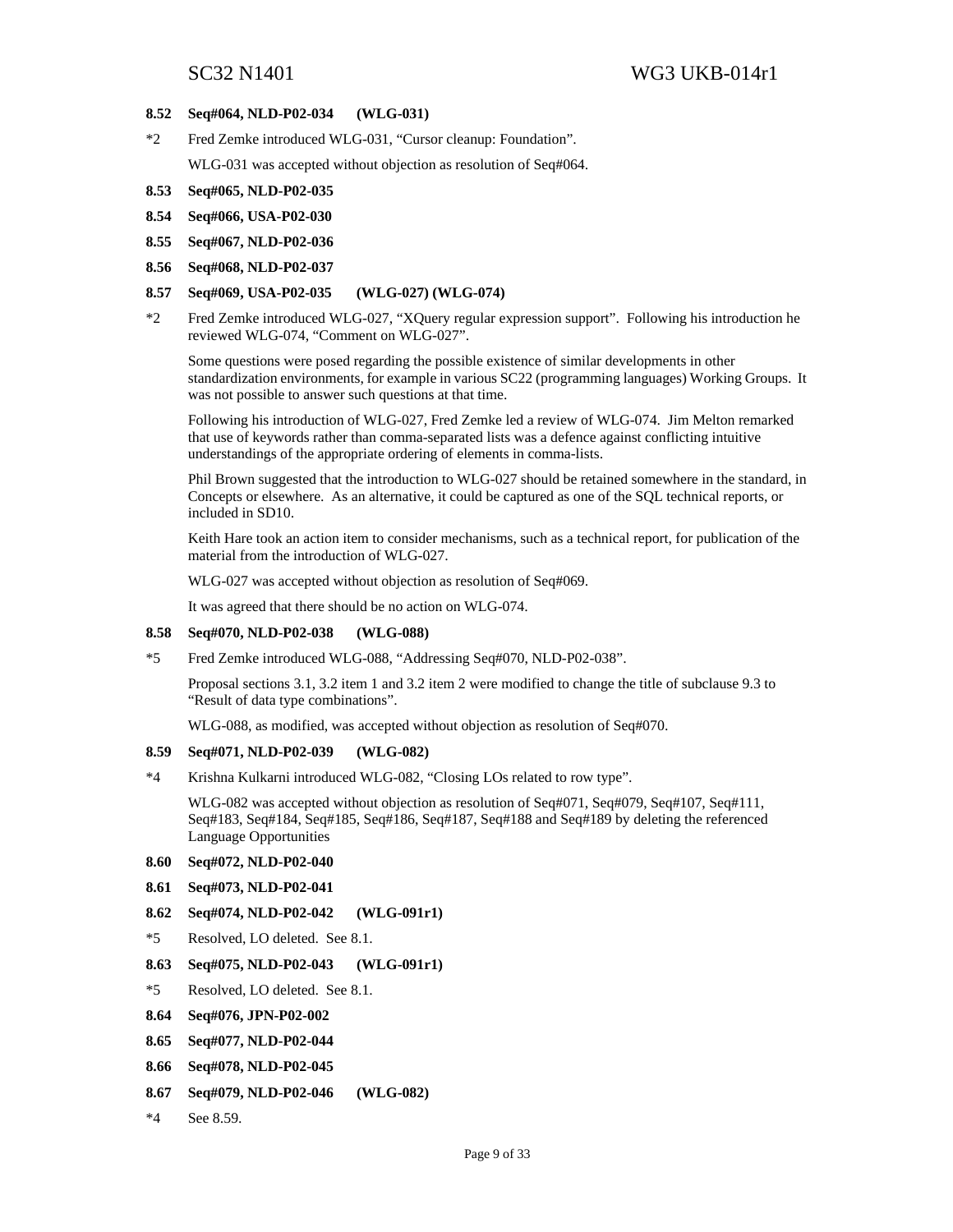- **8.68 Seq#080, NLD-P02-047**
- **8.69 Seq#081, NLD-P02-048 (WLG-091r1)**
- \*5 Resolved, LO deleted. See 8.1.
- **8.70 Seq#082, NLD-P02-049 (WLG-091r1)**
- \*5 Resolved, LO deleted. See 8.1.
- **8.71 Seq#083, USA-P02-040**
- **8.72 Seq#084, USA-P02-050**
- **8.73 Seq#085, NLD-P02-050 (WLG-105)**
- \*9 Fred Zemke introduced WLG-105, "<subquery> cleanup".

Jim Melton asked whether WLG-105 also resolved Seq#067. Fred's response was that he had at first thought it might, but there were some further points from Seq#067 that would have complicated the current paper and delayed its completion.

WLG-105 was accepted without objection as resolution of Seq#085.

### **8.74 Seq#086, NLD-P02-051 (WLG-099)**

\*8 Jan-Eike Michels introduced WLG-099, "Addressing Seq#086".

WLG-099 was accepted without objection as resolution of Seq#086.

#### **8.75 Seq#087, USA-P02-060**

- **8.76 Seq#088, NLD-P02-052 (WLG-091r1)**
- \*5 Resolved, LO deleted. See 8.1.
- **8.77 Seq#089, NLD-P02-053 (WLG-091r1)**
- \*5 Resolved, LO deleted. See 8.1.
- **8.78 Seq#090, NLD-P02-054**
- **8.79 Seq#091, NLD-P02-165**
- **8.80 Seq#092, NLD-P02-057**
- **8.81 Seq#093, NLD-P02-055 (WLG-091r1)**
- \*5 This was addressed by WLG-091r1, but the LO was converted to a minor technical Possible Problem. The comment remains open. See 8.1.
- **8.82 Seq#094, NLD-P02-056**
- **8.83 Seq#095, NLD-P02-058 (WLG-100)**
- \*8 Seq#095 was closed with no action. See 8.42.
- **8.84 Seq#096, NLD-P02-059**
- **8.85 Seq#098, NLD-P02-060**
- **8.86 Seq#099, NLD-P02-061**
- **8.87 Seq#100, GBR-P02-011**
- **8.88 Seq#101, GBR-P02-012 (WLG-033r2), (WLG-035r1), (WLG-036r1)**
- \*2 See 8.19.
- **8.89 Seq#102, GBR-P02-013 (WLG-033r2), (WLG-034r1)**
- \*2 See 8.19.
- **8.90 Seq#103, NLD-P02-062 (WLG-096)**
- \*6 Fred Zemke introduced WLG-096, "Evaluating <search conditions>".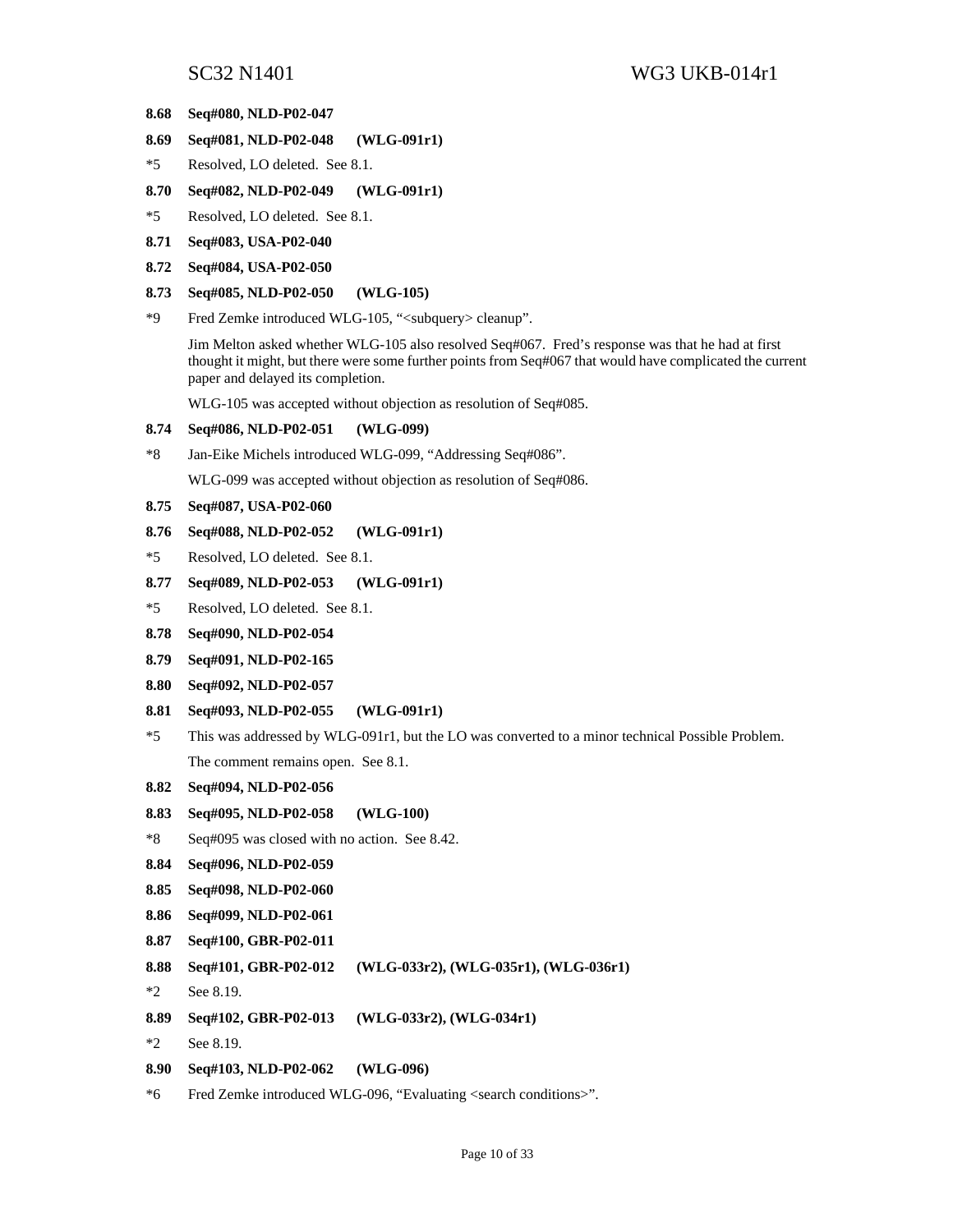Throughout the proposal, each instance of "evaluated for" in new or replacement text was changed to "effectively evaluated for". Instances of "evaluated" not immediately followed by "for" are not affected by this change.

WLG-096, as amended, was accepted without objection as resolution of Seq#103.

- **8.91 Seq#105, NLD-P02-063 8.92 Seq#106, USA-P02-080 8.93 Seq#107, NLD-P02-064 (WLG-082)**  \*4 See 8.59. **8.94 Seq#108, NLD-P02-065 (WLG-091r1)**  \*5 Resolved, LO deleted. See 8.1. **8.95 Seq#109, NLD-P02-066 (WLG-091r1)**  \*5 Resolved, LO deleted. See 8.1. **8.96 Seq#111, NLD-P02-067**  \*4 See 8.59. **8.97 Seq#112, GBR-P02-014 (WLG-033r1), (WLG-034r1)**  \*2 See 8.19. **8.98 Seq#113, NLD-P02-068 8.99 Seq#114, NLD-P02-069 8.100 Seq#115, NLD-P02-070 8.101 Seq#116, NLD-P02-071 8.102 Seq#117, NLD-P02-072 8.103 Seq#118, NLD-P02-073 8.104 Seq#119, NLD-P02-074 (WLG-033r2), (WLG-035r1)**  \*2 See 8.19 **8.105 Seq#120, NLD-P02-075 8.106 Seq#121, NLD-P02-076** 
	- **8.107 Seq#122, NLD-P02-077**
	- **8.108 Seq#123, NLD-P02-078 (WLG-033r2), (WLG-042)**
	- \*2 The change proposed in WLG-042, "Cursor cleanup: <prepare statement> LO", was reviewed in the general presentation of papers related to WLG-033. However, the author withdrew the proposed change. See 8.19.
	- **8.109 Seq#126, NLD-P02-079**
	- **8.110 Seq#127, NLD-P02-080**
	- **8.111 Seq#128, NLD-P02-081**
	- **8.112 Seq#129, NLD-P02-082 (WLG-089)**
	- \*5 Jan-Eike Michels introduced WLG-089, "Addressing Seq#129 & Seq#270".

The possibility of introducing a new feature was discussed, but there was consensus that it was not necessary.

WLG-089 was accepted without objection as resolution of Seq#129 and Seq#270.

#### **8.113 Seq#130, NLD-P02-083 (WLG-103)**

\*8 Jim Melton introduced WLG-103, "Subclause Invocation".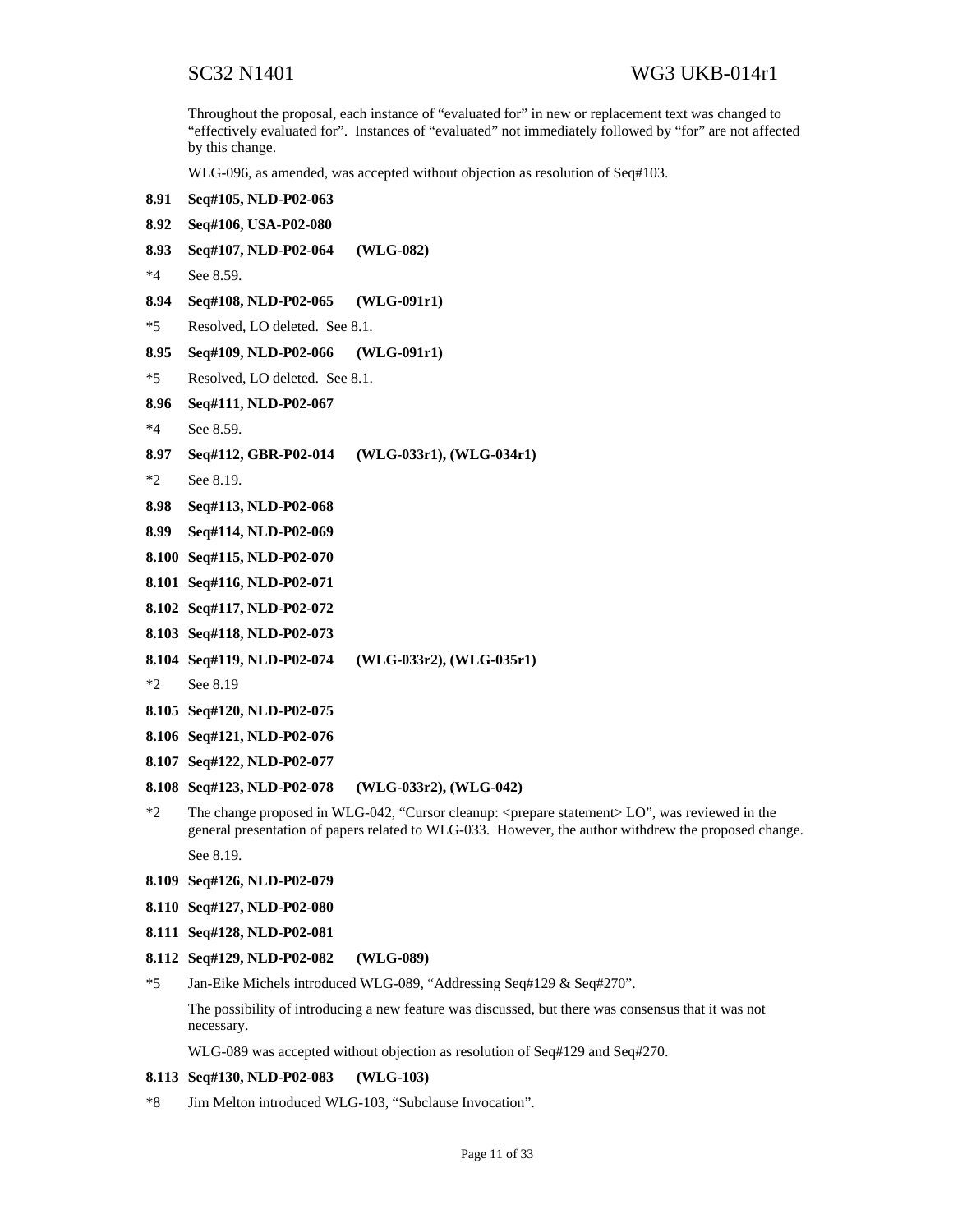It was agreed that the Editors should be granted authority to modify rules that specify subclause invocation in such a way that they conform to the established editorial conventions without explicit reference to the Working Group. If they identify problems that do not have sufficiently obvious solutions, then they should raise a Possible Problem.

The example identified in section 1.1.2 of WLG-103 was resolved by modifying Syntax Rule 3)a)ii) of Subclause 14.5, "<select statement: single row>" as indicated:

ii) Otherwise, the Syntax Rules of Subclause 9.1, "Retrieval assignment", apply to *TS* and **an arbitrary value of** the row type of table *T* as *TARGET* and *VALUE*, respectively.

WLG-103, as modified, was accepted without objection as resolution of Seq#155. Comment Seq#130 remains open.

\*9 It was subsequently observed that comments Seq#254 and Seq#312 are identical to Seq#155, and it was agreed that they should also be marked as closed by WLG-103.

#### **8.114 Seq#131, NLD-P02-084 (WLG-033r2), (WLG-040r1)**

```
*2 See 8.19.
```

```
8.115 Seq#132, GBR-P02-015 (WLG-095)
```
\*6 See 8.2.

```
8.116 Seq#133, NLD-P02-086
```

```
8.117 Seq#134, NLD-P02-085 (WLG-091r1)
```
\*5 Resolved, LO deleted. See 8.1.

```
8.118 Seq#135, NLD-P02-087 (WLG-072)
```
\*7 WLG-072, "Native COBOL syntax for XML support", was noted as being relevant to Seq#135.

No action was taken on WLG-072, which describes COBOL support for XML, but does not contain specific proposals directly relevant to SQL. Seq#135 remains open.

#### **8.119 Seq#136, NLD-P02-088 (WLG-104)**

\*8 Jan-Eike Michels introduced WLG-104, "Addressing Seq#136".

It was noted that proposal section 3.1 gives the wrong title for subclause 22.1. It should be "<get diagnostics statement>".

In proposal item 1 of section 3.1, instead of splitting case b) of Syntax Rule 6 of subclause 22.1 into two subrules, the two subrules were promoted to be cases b) and c) of Syntax Rule 6.

WLG-104, as modified, was accepted without objection as resolution of Seq#136.

- **8.120 Seq#141, NLD-P02-089**
- **8.121 Seq#142, NLD-P02-090**
- **8.122 Seq#143, NLD-P02-091**
- **8.123 Seq#144, NLD-P02-092**
- **8.124 Seq#145, NLD-P02-093**
- **8.125 Seq#146, NLD-P02-094**
- **8.126 Seq#147, NLD-P02-095**
- **8.127 Seq#148, NLD-P02-096**
- **8.128 Seq#149, AUS-P02-001**
- **8.129 Seq#152, JPN-P02-001**
- **8.130 Seq#153, NLD-P02-097 (WLG-033r2), (WLG-039r1)**
- \*2 See 8.19.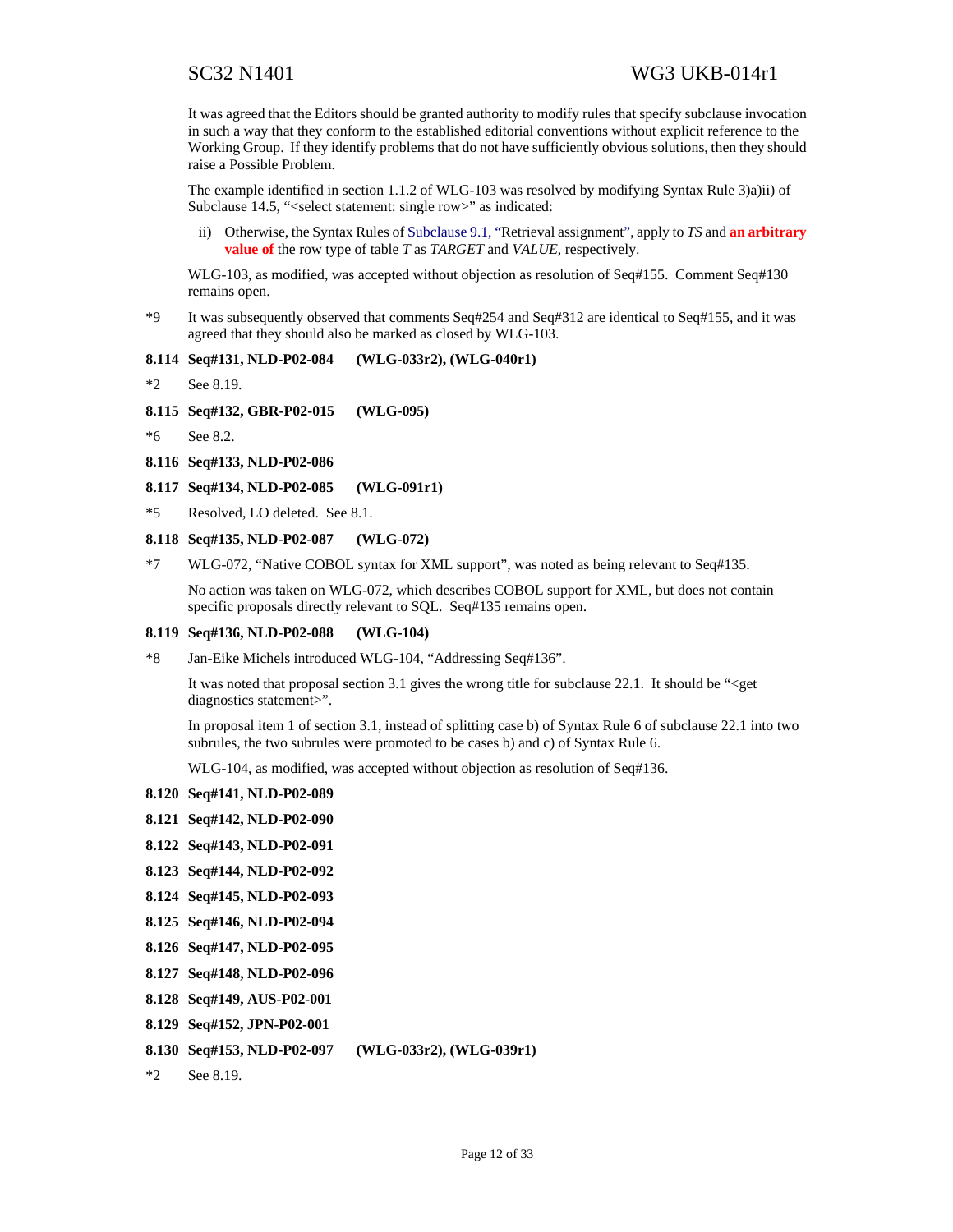#### **8.131 Seq#154, NLD-P02-161**

- **8.132 Seq#155, NLD-P02-163 (WLG-103)**
- \*8 See 8.113.
- **8.133 Seq#157, USA-P02-180**
- **8.134 Seq#158, USA-P02-190**

#### **8.135 Seq#159, USA-P02-200 (WLG-032) (WLG-075, WLG-076, WLG-079)**

\*3 Jan\_Eike Michels introduced WLG-032, "BINARY/VARBINARY data types" and the associated papers WLG-075, "CLI and the new BINARY/VARBINARY data types", WLG-076, "OLB and the new BINARY/VARBINARY data types", and WLG-079, "MED – Binary types". It was noted that the other papers addressed the Language Opportunities identified in WLG-032.

Proposal section 3.2 was modified to place the new Annex B entry in a separate List Item corresponding to the new subclause introduced in proposal item 1 of section 3.1 of WLG-032.

It was agreed that, as the Language Opportunities identified in WLG-032 had been addressed, they would not be added to the ISO/IEC 9075 Working Drafts.

WLG-032, WLG-075, WLG-076 and WLG-079 were accepted without objection as resolution of Seq#159.

- **8.136 Seq#160, USA-P02-210**
- **8.137 Seq#161, USA-P02-220**
- **8.138 Seq#162, USA-P02-225**
- **8.139 Seq#163, USA-P02-235**
- **8.140 Seq#164, USA-P02-240**
- **8.141 Seq#165, NLD-P02-098**
- **8.142 Seq#166, NLD-P02-099 (WLG-091r1)**
- \*5 Resolved, LO deleted. See 8.1.
- **8.143 Seq#167, NLD-P02-100 (WLG-091r1)**
- \*5 Resolved, LO deleted. See 8.1.
- **8.144 Seq#168, NLD-P02-101 (WLG-091r1)**
- \*5 Resolved, LO deleted. See 8.1.
- **8.145 Seq#169, NLD-P02-102 (WLG-091r1)**
- \*5 Resolved, LO already closed. See 8.1.
- **8.146 Seq#170, NLD-P02-103 (WLG-091r1)**
- \*5 Resolved, LO deleted. See 8.1.
- **8.147 Seq#171, NLD-P02-104 (WLG-091r1)**
- \*5 Resolved, LO deleted. See 8.1.
- **8.148 Seq#172, NLD-P02-105 (WLG-091r1)**
- \*5 Resolved, LO deleted. See 8.1.
- **8.149 Seq#173, NLD-P02-106 (WLG-091r1)**
- \*5 Resolved, LO deleted. See 8.1.
- **8.150 Seq#174, NLD-P02-107 (WLG-091r1)**
- \*5 Resolved, LO already addressed. See 8.1.
- **8.151 Seq#175, NLD-P02-108 (WLG-091r1)**
- \*5 Resolved, LO overtaken by events. See 8.1.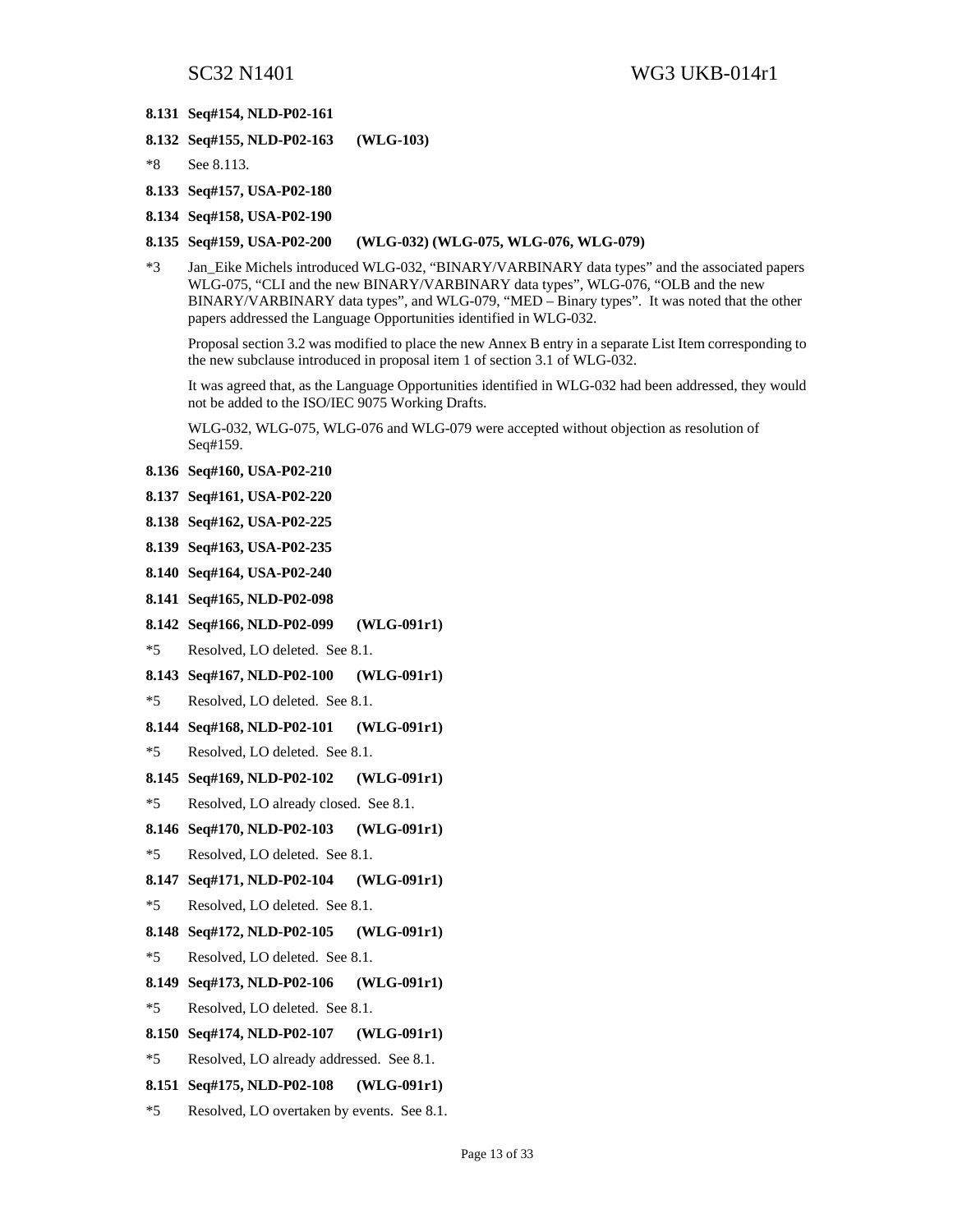**8.152 Seq#176, NLD-P02-109 (WLG-091r1)**  \*5 Resolved, LO deleted. See 8.1. **8.153 Seq#177, NLD-P02-110 (WLG-091r1)**  \*5 Resolved, LO deleted. See 8.1. **8.154 Seq#178, NLD-P02-111 (WLG-091r1)**  \*5 Resolved, LO deleted. See 8.1. **8.155 Seq#179, NLD-P02-112 (WLG-091r1)**  \*5 Resolved, LO overtaken by events. See 8.1. **8.156 Seq#180, NLD-P02-113 (WLG-091r1)**  \*5 Resolved, LO deleted. See 8.1. **8.157 Seq#181, NLD-P02-114 (WLG-091r1)**  \*5 Resolved, LO deleted. See 8.1. **8.158 Seq#182, NLD-P02-115 (WLG-091r1)**  \*5 Resolved, LO deleted. See 8.1. **8.159 Seq#183, NLD-P02-116 (WLG-082)**  \*4 See 8.59 **8.160 Seq#184, NLD-P02-117 (WLG-082)**  \*4 See 8.59 **8.161 Seq#185, NLD-P02-118 (WLG-082)**  \*4 See 8.59 **8.162 Seq#186, NLD-P02-119 (WLG-082)**  \*4 See 8.59 **8.163 Seq#187, NLD-P02-120 (WLG-082)**  \*4 See 8.59 **8.164 Seq#188, NLD-P02-121 (WLG-082)**  \*4 See 8.59 **8.165 Seq#189, NLD-P02-122 (WLG-082)**  \*4 See 8.59 **8.166 Seq#190, NLD-P02-123 (WLG-091r1)**  \*5 Resolved, LO deleted. See 8.1. **8.167 Seq#191, NLD-P02-124 (WLG-091r1)**  \*5 Resolved, LO deleted. See 8.1. **8.168 Seq#192, NLD-P02-125 (WLG-091r1)**  \*5 Resolved, LO deleted. See 8.1. **8.169 Seq#193, NLD-P02-126 (WLG-091r1)**  \*5 Resolved, LO deleted. See 8.1. **8.170 Seq#194, NLD-P02-127 (WLG-091r1)**  \*5 Resolved, LO deleted. See 8.1. **8.171 Seq#195, NLD-P02-128 (WLG-091r1)**  \*5 Resolved, LO deleted. See 8.1.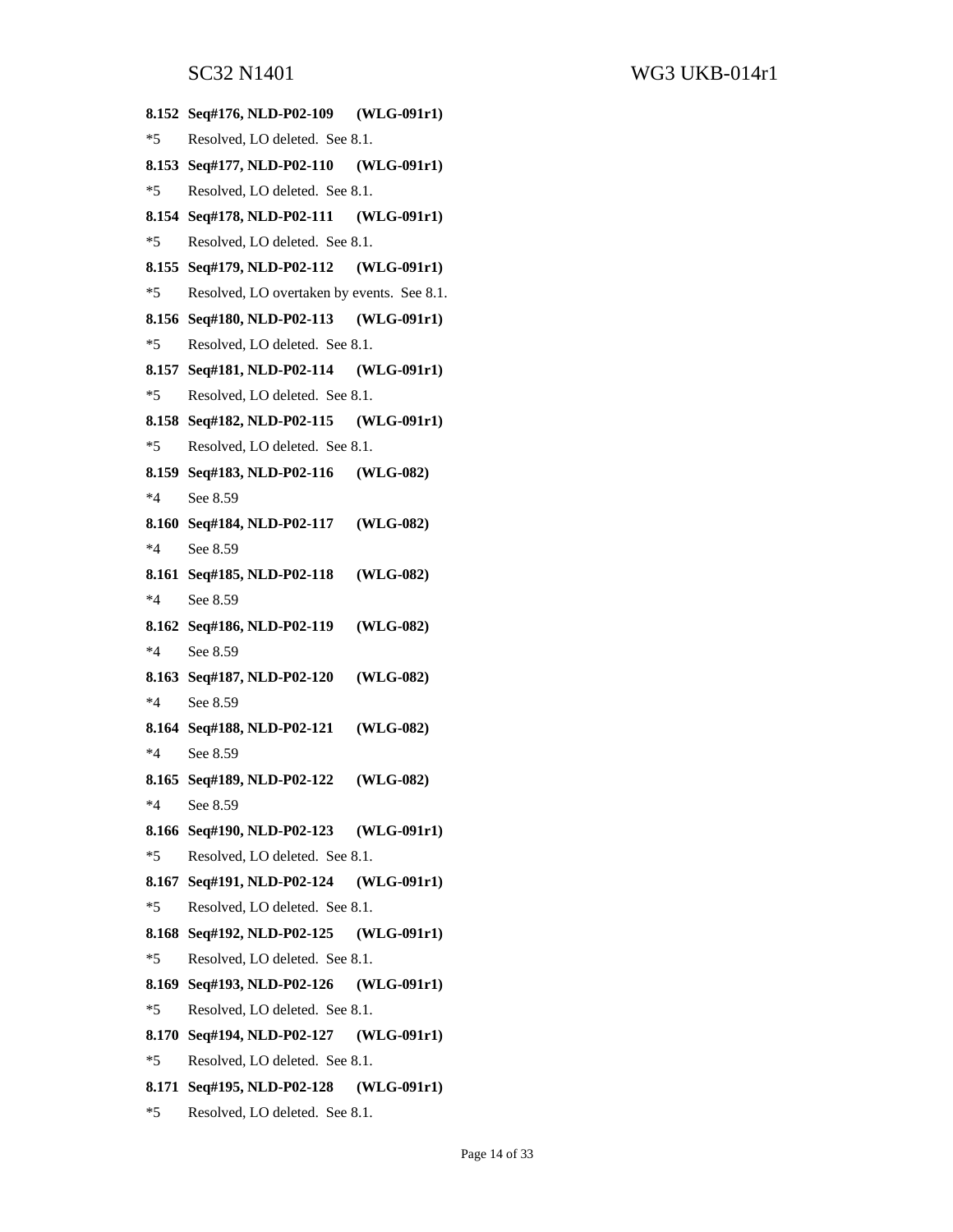SC32 N1401 WG3 UKB-014r1 **8.172 Seq#196, NLD-P02-129 (WLG-091r1)**  \*5 Resolved, LO deleted. See 8.1. **8.173 Seq#197, NLD-P02-130 (WLG-091r1)**  \*5 Resolved, LO deleted. See 8.1. **8.174 Seq#198, NLD-P02-131 (WLG-091r1)**  \*5 Resolved, LO deleted. See 8.1. **8.175 Seq#199, NLD-P02-132 (WLG-091r1)**  \*5 Resolved, LO deleted. See 8.1. **8.176 Seq#200, NLD-P02-133 (WLG-091r1)**  \*5 Resolved, LO deleted. See 8.1. **8.177 Seq#201, NLD-P02-134 (WLG-091r1)**  \*5 Resolved, LO deleted. See 8.1. **8.178 Seq#202, NLD-P02-135 (WLG-091r1)**  \*5 Resolved, LO deleted. See 8.1. **8.179 Seq#203, NLD-P02-136 (WLG-091r1)**  \*5 Resolved, LO deleted. See 8.1. **8.180 Seq#204, NLD-P02-137 (WLG-091r1)**  \*5 Resolved, LO deleted. See 8.1. **8.181 Seq#205, NLD-P02-138 (WLG-091r1)**  \*5 Resolved, LO deleted. See 8.1. **8.182 Seq#206, NLD-P02-139 (WLG-091r1)**  \*5 Resolved, LO deleted. See 8.1. **8.183 Seq#207, NLD-P02-140 (WLG-091r1)**  \*5 Resolved, LO deleted. See 8.1. **8.184 Seq#208, NLD-P02-141 (WLG-091r1)**  \*5 Resolved, LO deleted. See 8.1. **8.185 Seq#209, NLD-P02-142 (WLG-091r1)**  \*5 Resolved, LO deleted. See 8.1. **8.186 Seq#210, NLD-P02-143 (WLG-091r1)**  \*5 Resolved, LO deleted. See 8.1. **8.187 Seq#211, NLD-P02-144 (WLG-091r1)**  \*5 Resolved, LO deleted. See 8.1. **8.188 Seq#212, NLD-P02-145 (WLG-091r1)**  \*5 Resolved, LO deleted. See 8.1. **8.189 Seq#213, NLD-P02-146 (WLG-091r1)**  \*5 Resolved, LO deleted. See 8.1. **8.190 Seq#214, NLD-P02-147 (WLG-084r1)**  \*4 Keith Hare introduced WLG-084r1, "Resolve NLD-P02-147, Seq#214".

WLG-084r1 was accepted without objection as resolution of Seq#214, deleting Language Opportunity FND791.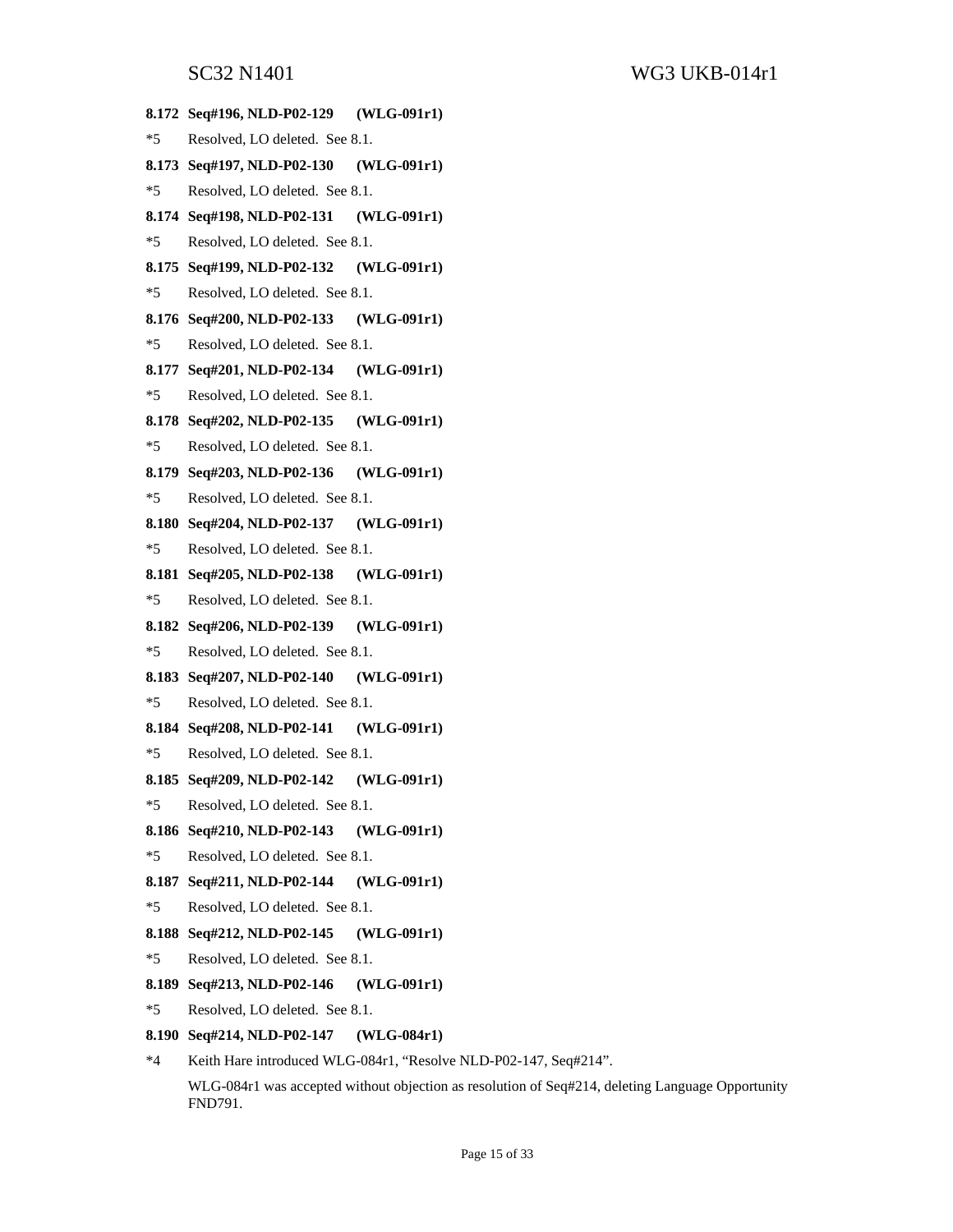|       | <b>DUJZ INTHUI</b>                           | $WUJ U \Lambda U U H1$                                                                                      |
|-------|----------------------------------------------|-------------------------------------------------------------------------------------------------------------|
|       | 8.191 Seq#215, NLD-P02-148                   | $(WLG-091r1)$                                                                                               |
| $*5$  | Resolved, LO deleted. See 8.1.               |                                                                                                             |
|       | 8.192 Seq#216, NLD-P02-149                   | $(WLG-091r1)$                                                                                               |
| $*5$  | Resolved, LO deleted. See 8.1.               |                                                                                                             |
|       | 8.193 Seq#217, NLD-P02-150                   | $(WLG-100)$                                                                                                 |
| $*8$  | Seq#217 was closed with no action. See 8.42. |                                                                                                             |
|       | 8.194 Seq#218, NLD-P02-151                   | $(WLG-091r1)$                                                                                               |
| $*5$  | Resolved, LO deleted. See 8.1.               |                                                                                                             |
|       | 8.195 Seq#219, NLD-P02-152                   |                                                                                                             |
|       | 8.196 Seq#220, NLD-P02-153                   |                                                                                                             |
|       | 8.197 Seq#221, NLD-P02-154                   | $(WLG-100)$                                                                                                 |
| $*8$  | Seq#221 was closed with no action. See 8.42. |                                                                                                             |
|       | 8.198 Seq#222, NLD-P02-155                   |                                                                                                             |
|       | 8.199 Seq#223, NLD-P02-156                   |                                                                                                             |
|       | 8.200 Seq#224, NLD-P02-157                   |                                                                                                             |
|       | 8.201 Seq#225, NLD-P02-158                   |                                                                                                             |
|       | 8.202 Seq#226, NLD-P02-159                   |                                                                                                             |
|       | 8.203 Seq#227, NLD-P02-160                   | $(WLG-095)$                                                                                                 |
| *6    | See 8.2.                                     |                                                                                                             |
|       | 8.204 Seq#228, NLD-P02-162                   |                                                                                                             |
|       | 8.205 Seq#229, NLD-P02-164                   | $(WLG-100)$                                                                                                 |
| $*8$  | Seq#229 was closed with no action. See 8.42. |                                                                                                             |
|       | 8.206 Seq#231, GBR-P03-001                   | $(WLG-095)$                                                                                                 |
| $*6$  | See 8.2.                                     |                                                                                                             |
|       | 8.207 Seq#234, GBR-P03-003                   | $(WLG-109)$                                                                                                 |
| *9    |                                              | Tsuchida-san introduced WLG-109, "Resolving Seq#234 and Seq#236".                                           |
|       | rowset" to "the resulting rowset".           | In section 2.1.2, in the change to the third paragraph of subclause 4.3, the new text was changed from "the |
|       |                                              | In the original text in subclause 4.3, "warnings generated" was changed to "warnings are generated".        |
|       |                                              | WLG-109, as amended, was accepted without objection as resolution of Seq#234 and Seq#236.                   |
|       | 8.208 Seq#235, GBR-P03-004                   |                                                                                                             |
| 8.209 | Seq#236, GBR-P03-005                         | (WLG-109)                                                                                                   |
| *9    | See 8.207.                                   |                                                                                                             |
|       | 8.210 Seq#237, NLD-P03-007                   |                                                                                                             |
|       | 8.211 Seq#238, NLD-P03-001                   |                                                                                                             |
|       | 8.212 Seq#239, NLD-P03-008                   |                                                                                                             |
|       | 8.213 Seq#240, NLD-P03-002                   | (WLG-060)                                                                                                   |
|       |                                              |                                                                                                             |

\*4 Keith Hare introduced WLG-060, "Unconforming the General Rules" – a reissue of TXL-085". WLG-060 was accepted without objection as resolution of Seq#240.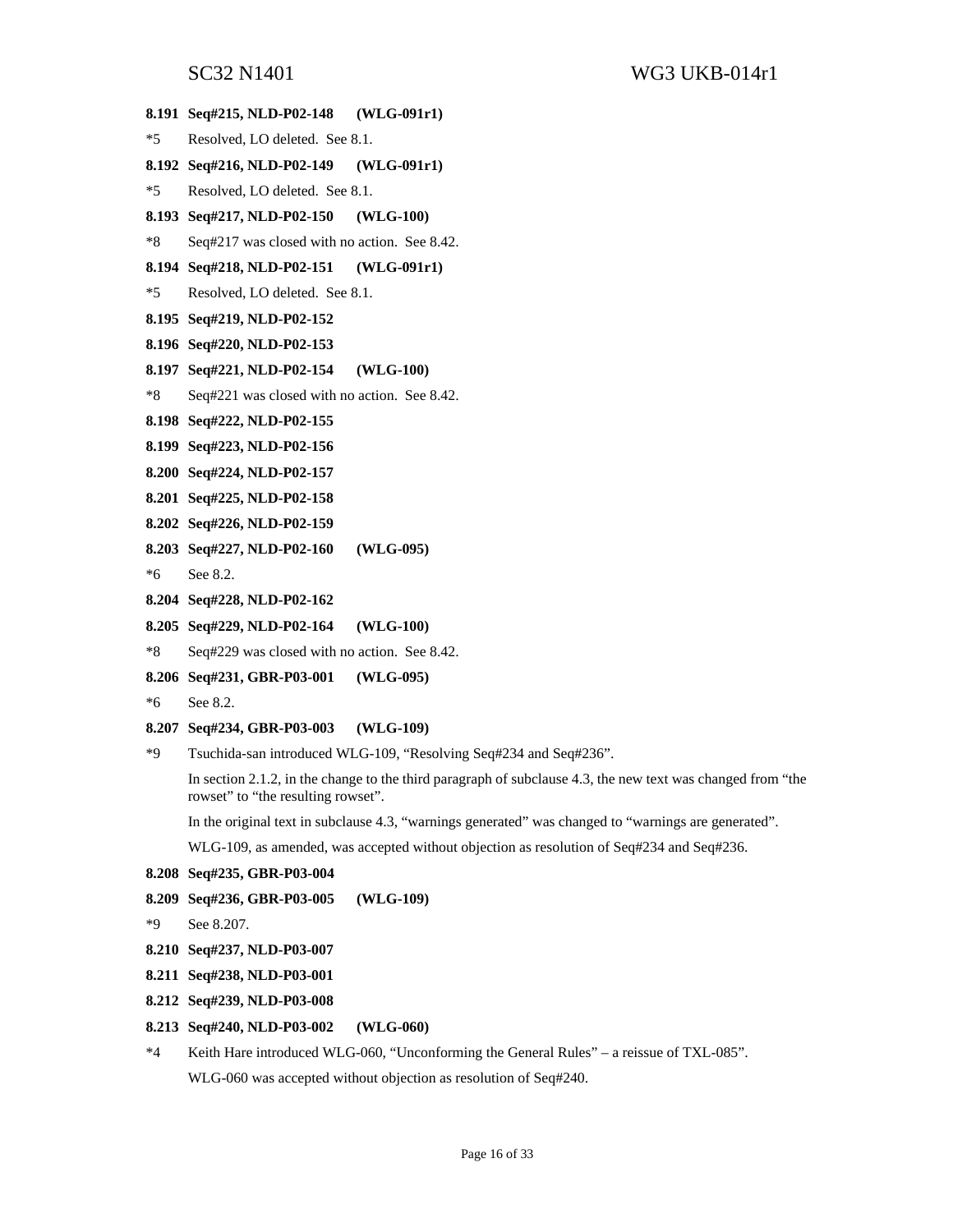- **8.214 Seq#241, NLD-P03-006**
- **8.215 Seq#242, NLD-P03-003**
- **8.216 Seq#243, GBR-P03-008**
- **8.217 Seq#244, GBR-P03-006**
- **8.218 Seq#245, NLD-P03-012**
- **8.219 Seq#247, GBR-P03-009**
- **8.220 Seq#248, NLD-P03-004**
- **8.221 Seq#249, NLD-P03-013**
- **8.222 Seq#250, NLD-P03-009**
- \*10 US proposes that the Ballot Resolution meeting rejects the comment and directs the editor to delete the referenced LO. Canada seconds. Accepted without objection.
- **8.223 Seq#253, JPN-P03-001**
- **8.224 Seq#254, NLD-P03-005 (WLG-103)**
- \*9 See 8.113.
- **8.225 Seq#256, NLD-P03-010**
- **8.226 Seq#257, NLD-P03-011**
- **8.227 Seq#259, NLD-P04-001**
- **8.228 Seq#260, NLD-P04-002**
- **8.229 Seq#261, NLD-P04-003**
- **8.230 Seq#262, NLD-P04-004**
- **8.231 Seq#263, NLD-P04-010**
- **8.232 Seq#264, NLD-P04-011**
- **8.233 Seq#267, NLD-P04-005**
- **8.234 Seq#268, NLD-P04-006**
- **8.235 Seq#270, NLD-P04-015 (WLG-089)**
- \*5 See 8.112.

### **8.236 Seq#271, DEU-P04-020 (WLG-097)**

\*8 Jörn Bartels introduced WLG-097, "Consolidation of privilege tables".

Jörn reported that although work on WLG-097 had started with the intention of resolving comment Seq#271, the problem had turned out to have considerable ramifications. The intention was not to increase or reduce the information available to the user, but to make access to that information simpler.

During discussion, several additions to the changes proposed in the paper were identified. In particular, information about the UNDER privilege that should be available was not currently accessible. It was agreed that the substantive propose should permit access to this information.

Some existing views would no longer be needed, and so were candidates for deprecation. It was agreed that potential deprecation should be presented in a separate paper.

WLG-097 was accepted as a discussion paper, addressing, but not closing, comments Seq#271, Seq#272 and Seq#395.

### **8.237 Seq#272, DEU-P04-030 (WLG-097)**

\*8 Addressed but not resolved by WLG-097. See 8.236.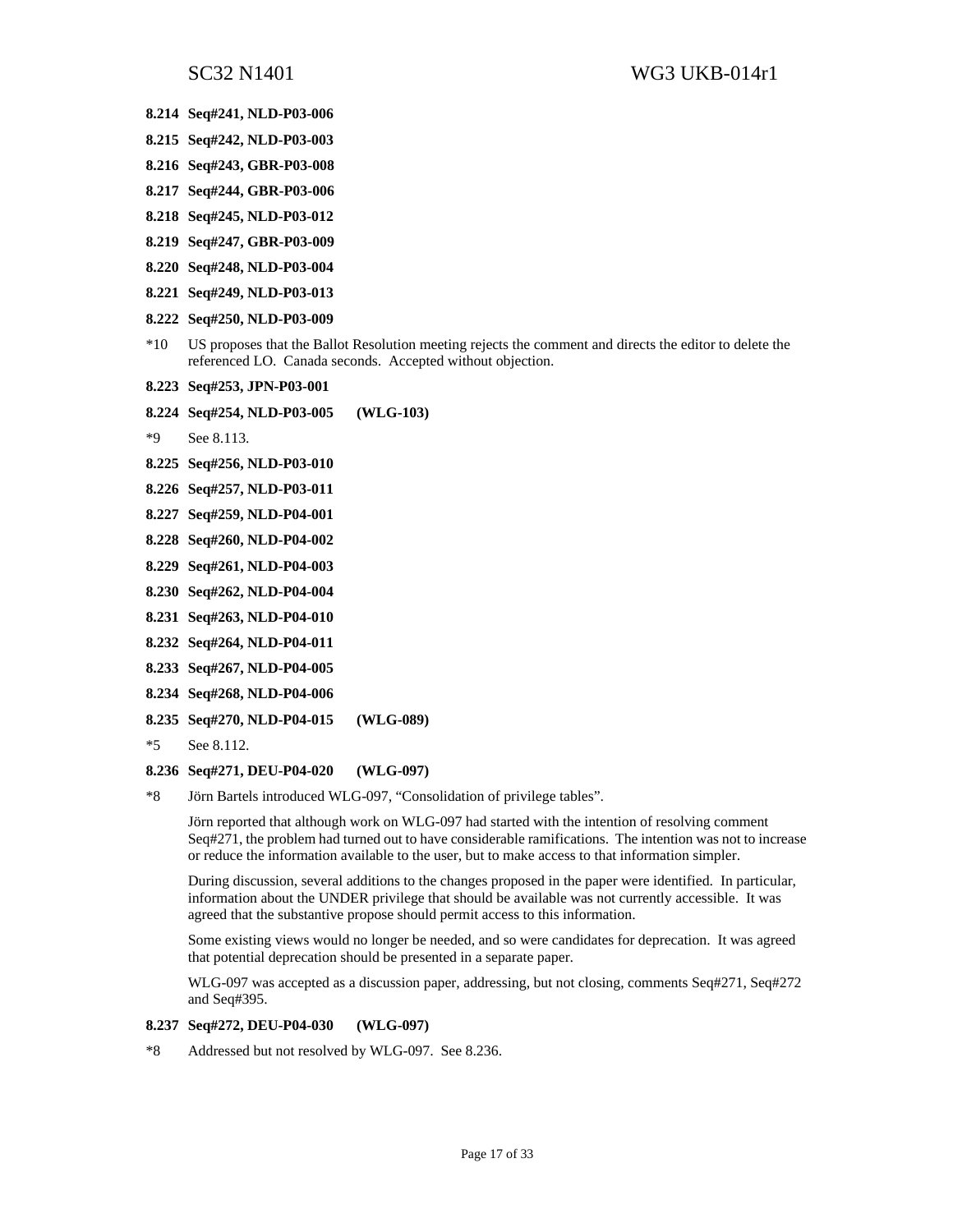- **8.238 Seq#273, AUS-P04-001**
- **8.239 Seq#276, JPN-P04-001**
- **8.240 Seq#277, NLD-P04-007**
- **8.241 Seq#279, NLD-P04-008 (WLG-091r1)**
- \*5 Resolved, LO deleted. See 8.1.
- **8.242 Seq#280, NLD-P04-009 (WLG-091r1)**
- \*5 Resolved, LO deleted. See 8.1.

#### **8.243 Seq#281, NLD-P04-012 (WLG-091r1)**

\*5 Resolved, LO deleted. See 8.1.

#### **8.244 Seq#282, NLD-P04-013 (WLG-091r1)**

\*5 Resolved, LO deleted. See 8.1.

#### **8.245 Seq#283, NLD-P04-014**

\*10 Closed with no action as it duplicates Seq#277.

#### **8.246 Seq#287, GBR-P09-004 (WLG-090)**

\*5 Keith Hare introduced WLG-090r1, "Addressing Seq#287, GBR-P09-004".

WLG-090r1 was accepted without objection as resolution of Seq#287 and Seq#304.

#### **8.247 Seq#289, GBR-P09-005**

#### **8.248 Seq#290, NLD-P09-001 (WLG-078)**

\*5 Jörn Bartels introduced WLG-078r1, "Improval of the integration of MED into SCHEMATA".

In proposal section 3.1.8, three instances of "FOREIGN-DATA" were changed to "FOREIGN DATA": two instances in the 'Augment' instructions, and one further instance in the left-hand column under 'Description'. In the right-hand column, 'Foreign-Data Wrapper' was changed to 'foreign-data wrapper' and 'Foreign-Server' was changed to 'foreign-server'.

WLG-078r1, as amended, was accepted without objection as resolution of Seq#290,Seq#292, Seq#293, Seq#298, Seq#299, Seq#301, Seq#302, Seq#303 and Seq#323.

#### **8.249 Seq#291, NLD-P09-002 (WLG-078)**

\*5 See 8.248.

```
8.250 Seq#292, NLD-P09-003 (WLG-078)
```
- \*5 See 8.248.
- **8.251 Seq#293, NLD-P09-004 (WLG-078)**
- \*5 See 8.248.

```
8.252 Seq#296, NLD-P09-005 (WLG-085)
```

```
*4 Jan-Eike Michels introduced WLG-085, "Fixing DATA_TYPE_DESCRIPTOR base table".
```
WLG-085 was accepted without objection as resolution of Seq#296 and Seq#297 and partial resolution of Seq#413.

- **8.253 Seq#297, DEU-P09-030 (WLG-085)**
- \*4 See 8.252
- **8.254 Seq#298, DEU-P09-050 (WLG-078)**
- \*5 See 8.248.
- **8.255 Seq#299, DEU-P09-060 (WLG-078)**
- \*5 See 8.248.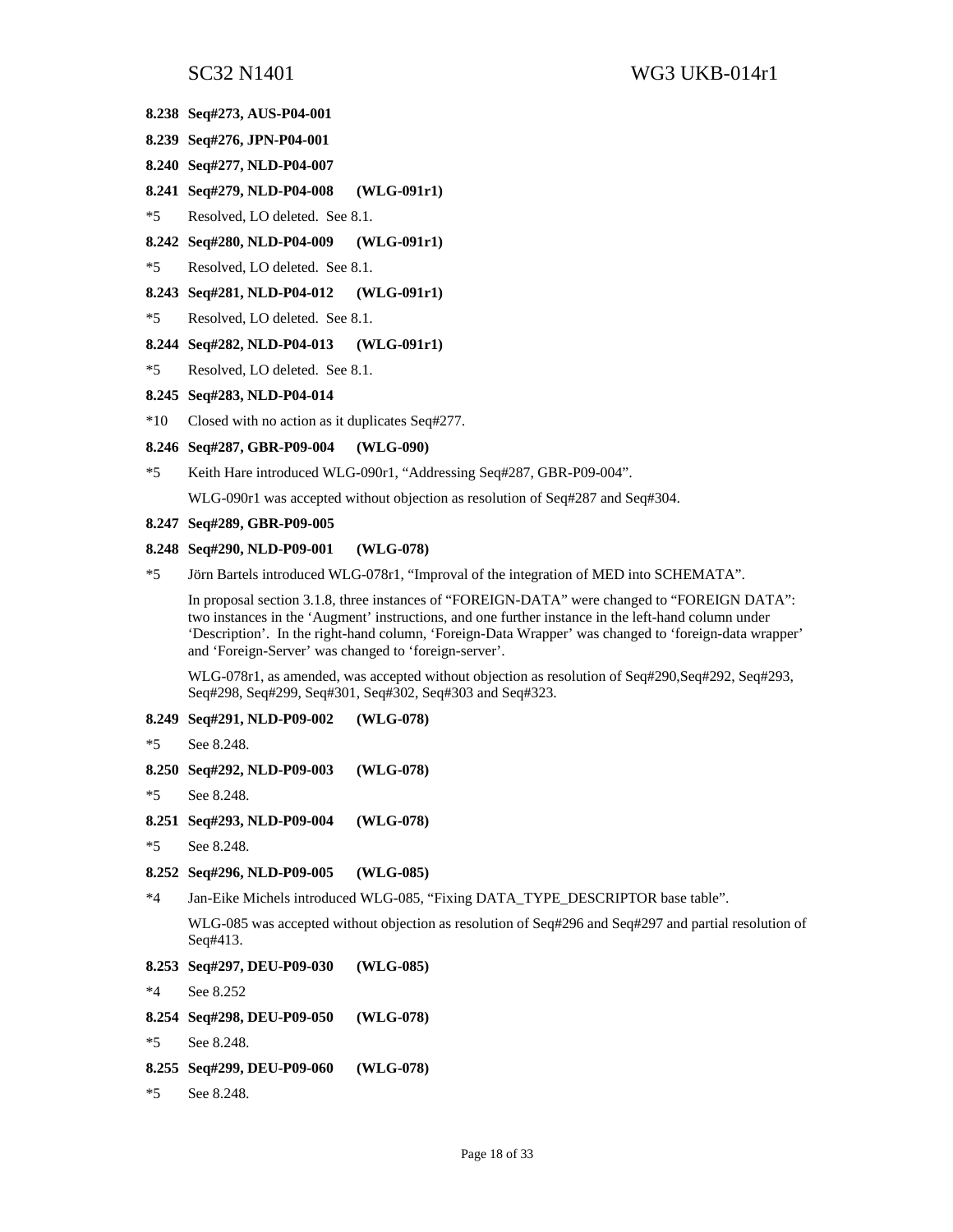**8.256 Seq#300, NLD-P09-006 8.257 Seq#301, DEU-P09-070 (WLG-078)**  \*5 See 8.248. **8.258 Seq#302, DEU-P09-080 (WLG-078)**  \*5 See 8.248. **8.259 Seq#303, DEU-P09-090 (WLG-078)**  \*5 See 8.248. **8.260 Seq#304, GBR-P09-006 (WLG-090r1)**  \*5 See 8.246. **8.261 Seq#305, GBR-P09-007 8.262 Seq#306, GBR-P09-008 8.263 Seq#307, GBR-P09-009 8.264 Seq#310, GBR-P09-010 8.265 Seq#311, JPN-P09-001 (WLG-095)**  \*6 See 8.2. **8.266 Seq#312, NLD-P09-009 (WLG-103)**  \*9 See 8.113. **8.267 Seq#314, NLD-P09-010 (WLG-091r1)**  \*5 Resolved, LO deleted. See 8.1. **8.268 Seq#315, NLD-P09-011 (WLG-091r1)**  \*5 Resolved, LO deleted. See 8.1. **8.269 Seq#316, NLD-P09-012 (WLG-091r1)**  \*5 Resolved, LO deleted. See 8.1. **8.270 Seq#317, NLD-P09-013 (WLG-091r1)**  \*5 Resolved, LO deleted. See 8.1. **8.271 Seq#318, NLD-P09-014 (WLG-091r1)**  \*5 Resolved, LO deleted. See 8.1. **8.272 Seq#319, NLD-P09-015 (WLG-091r1)**  \*5 Resolved, LO deleted. See 8.1. **8.273 Seq#320, NLD-P09-016 (WLG-091r1)**  \*5 Resolved, LO deleted. See 8.1. **8.274 Seq#321, NLD-P09-017 8.275 Seq#322, NLD-P09-018 8.276 Seq#323, NLD-P09-008 (WLG-078)**  \*5 See 8.248. **8.277 Seq#328, GBR-P10-005 (WLG-045)**  \*2 Krishna Kulkarni introduced WLG-045, "Minor Technical Issue 328 (GBG-P10-005)". WLG-045 was accepted without objection as resolution of Seq#328. **8.278 Seq#330, GBR-P10-022 (WLG-046)** 

\*2 Krishna Kulkarni introduced WLG-046, "Major Editorial Issue 330 (GBG-P10-022)".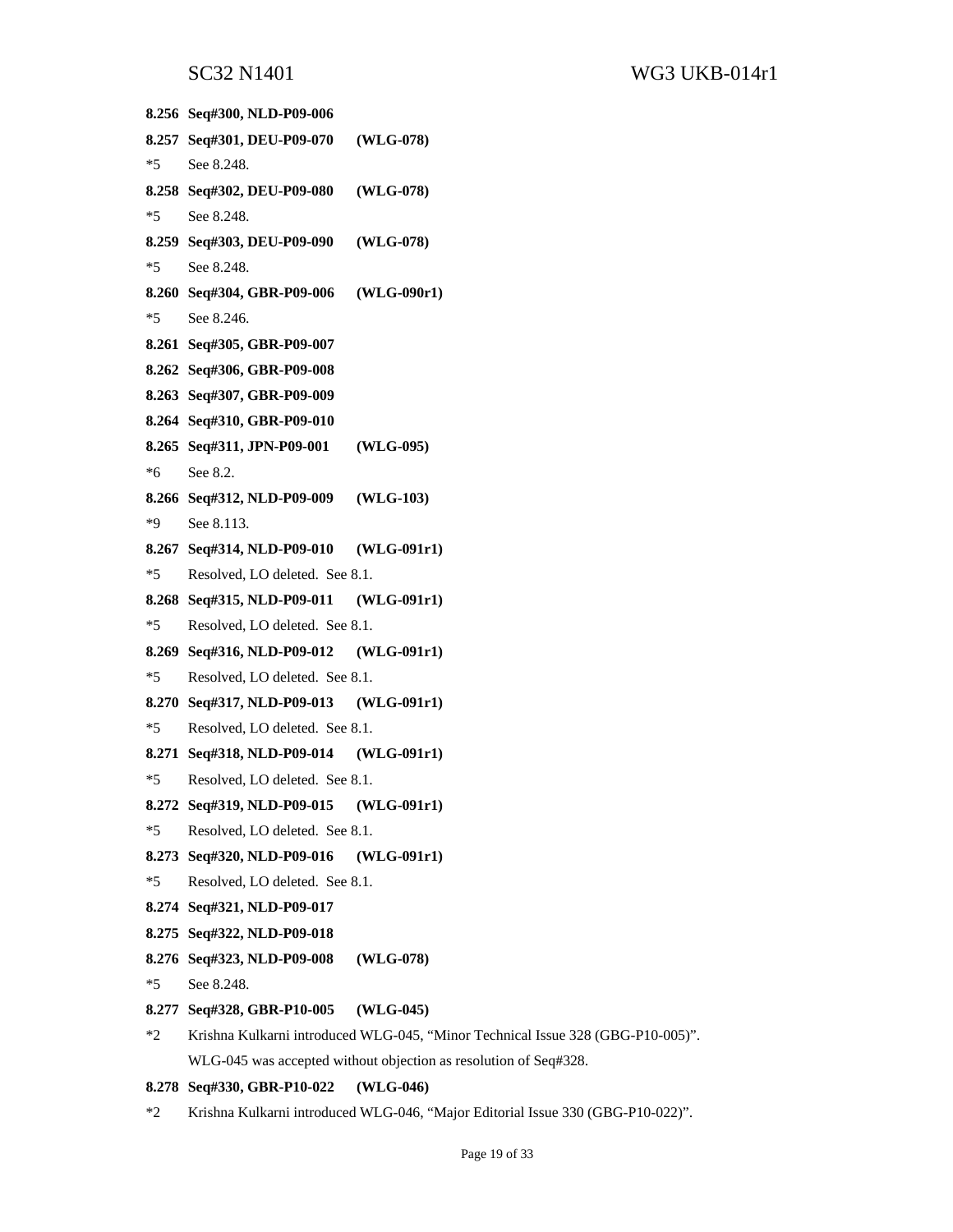WLG-046 was accepted without objection as resolution of Seq#330.

#### **8.279 Seq#331, GBR-P10-009 (WLG-047)**

\*2 Krishna Kulkarni introduced WLG-047, "Minor Technical Issue 331 (GBR-P10-009) and Minor Editorial Issue 333 (GBR-P10-008)".

A proposal item was added to amend the first sentence of subclause 4.23 of SQL Foundation as indicated:

An <embedded SQL host program> (<embedded SQL Ada program>, <embedded SQL C program>, <embedded SQL COBOL program>, <embedded SQL Fortran program>, <embedded SQL MUMPS program>, <embedded SQL Pascal program>, or <embedded SQL  $PL/IP$  program $\rightarrow$ ) is a compilation unit that consists of programming language text and SQL text.

WLG-047, as amended, was accepted without objection as resolution of Seq#330 (with no action) and Seq#333.

#### **8.280 Seq#333, GBR-P10-008 (WLG-047)**

\*2 See 7.279.

#### **8.281 Seq#334, NLD-P10-012**

### **8.282 Seq#335, GBR-P10-010 (WLG-048)**

\*2 Krishna Kulkarni introduced WLG-048, "Major Editorial Issue 335 (GBR-P10-010)".

WLG-048 was accepted without objection as resolution of Seq#335.

### **8.283 Seq#336, GBR-P10-021**

#### **8.284 Seq#338, GBR-P10-012 (WLG-053)**

\*3 Jan-Eike Michels introduced WLG-053, "Minor Technical Issue 338 (GBR-P10-012) P10-4.17.1". WLG-053 was accepted without objection as resolution of Seq#338.

#### **8.285 Seq#339, GBR-P10-013 (WLG-054)**

- \*3 Jan-Eike Michels introduced WLG-054, "Minor Technical Issue 339 (GBR-P10-013) getResultSet()". WLG-054 was accepted without objection as resolution of Seq#339.
- **8.286 Seq#340, GBR-P10-014**
- **8.287 Seq#341, GBR-P10-015**
- **8.288 Seq#342, GBR-P10-016**

#### **8.289 Seq#343, NLD-P10-004**

**8.290 Seq#344, NLD-P10-001** 

#### **8.291 Seq#345, NLD-P10-005 (WLG-057)**

\*3 Jan-Eike Michels introduced WLG-057, "Minor Technical Issue 345 (NLD-P10-005) LO OLB-010 and Minor Technical Issue 346 (NLD-P10-006) LO OLB-011".

WLG-057 was accepted without objection as resolution of comments Seq#345 and Seq#346.

#### **8.292 Seq#346, NLD-P10-006 (WLG-057)**

\*3 See 7.291.

- **8.293 Seq#347, GBR-P10-017**
- **8.294 Seq#351, JPN-P10-001**
- **8.295 Seq#353, NLD-P10-002**
- **8.296 Seq#354, NLD-P10-003**
- **8.297 Seq#355, NLD-P10-007 (WLG-055)**
- \*3 Jan-Eike Michels introduced WLG-055, "Minor Technical Issue 355 (NLD-P10-007) LO OLB-014".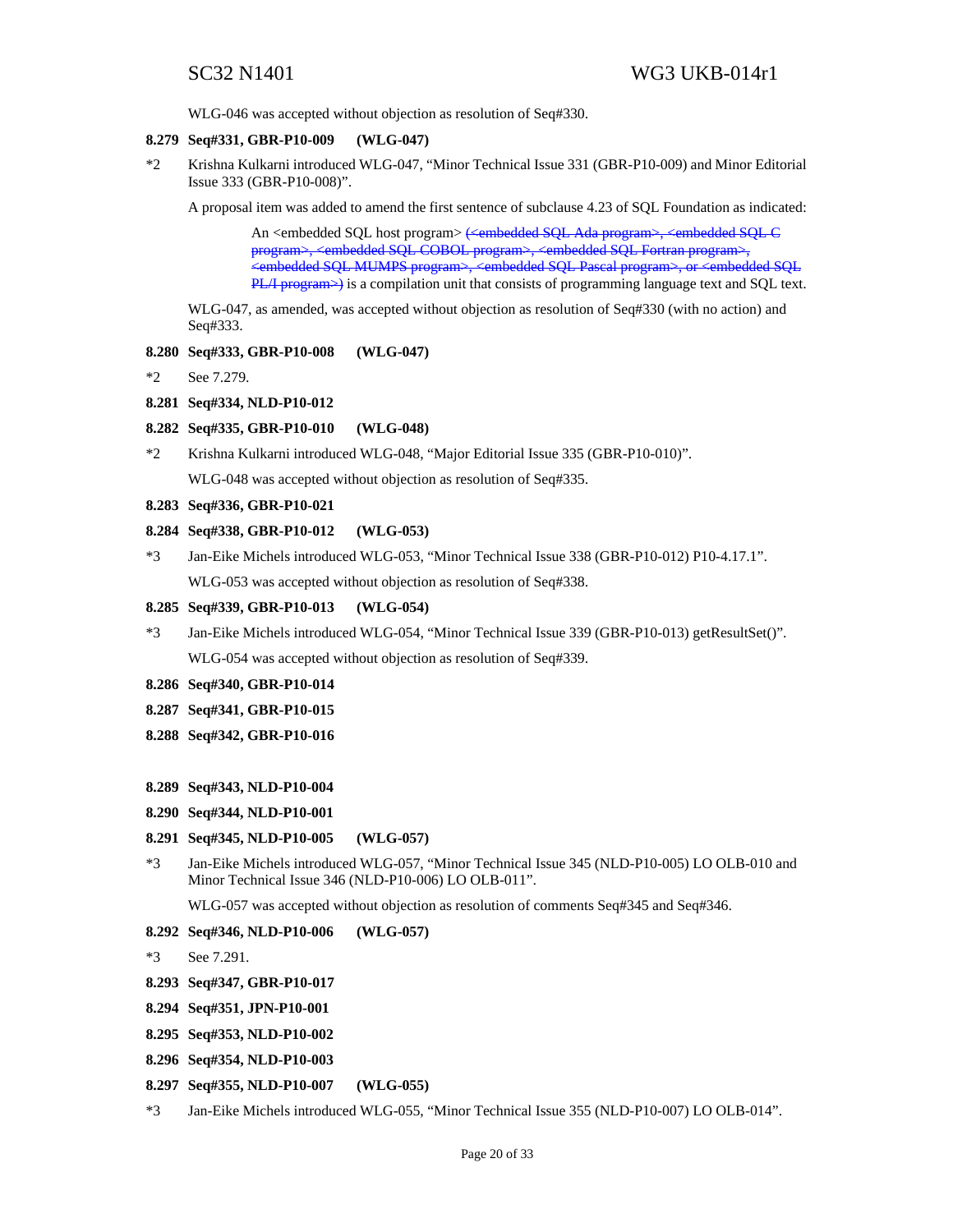WLG-055 was accepted without objection as resolution of Seq#355.

- **8.298 Seq#356, NLD-P10-008**
- **8.299 Seq#357, NLD-P10-009**
- **8.300 Seq#358, NLD-P10-010**
- **8.301 Seq#359, NLD-P10-011 (WLG-051)**
- \*3 Jan-Eike Michels introduced WLG-051, "Minor Technical Issue 359 (NLD-P10-011)". WLG-051 was accepted without objection as resolution of Seq#359.
- **8.302 Seq#360, NLD-P10-013**

#### **8.303 Seq#361, NLD-P10-014**

#### **8.304 Seq#362, GBR-P10-018 (WLG-052) (WLG-071) (WLG-092) (WLG-101)**

\*4 Jan-Eike Michels introduced WLG-052, "Major Editorial Issue 362 (GBR-P10-018)". Phil Brown introduced WLG-071, "Alternatives to WLG-052".

WLG-092, "Response to Phil", was produced containing Chris Farrar's response to an early draft of WLG-071. In order to permit study of the issues, further discussion was deferred.

\*9 Phil Brown introduced WLG-101, "Merge of WLG-052 and WLG-071 for #362", which contained a review of comments on each proposal item from WLG-052 together with input from WLG-071 and WLG-092.

The US delegation had sent WLG-101 to Chris Farrar for review and had received further comments. This US response maintained the original position of WLG-052 that "SQL-implementation" was the appropriate replacement for most instances of "database" in SQL/OLB. Given the extensive use of "SQL-implementation" in other parts of the standard, the author of WLG-071 agreed to use of the term, rather than more specific terms.

After review of WLG-101 and the US response, it was agreed that Phil Brown should produce an update of WLG-101. It should contain only change instructions and reflect specific points identified during the meeting.

- Except there is specific agreement, "database" should be changed to "SQL-implementation".
- The title of subclauses 4.8 and E.4.4 should be changed to "Connection contexts"
- "SQL-server" should be used in subclause 4.11 as replacement for "database server". Chris Farrar should be requested to document as a Possible Problem the rationale for a further change.
- In subclause 4.21.1, although there is a case for "SQL-clients", "SQL-implementations" should replace "databases".
- "SQL-server" should be retained as replacement for "database" in the fourth paragraph of subclause 4.21.4, (which is being moved to Annex E).
- The combination of SQL and Java source language should be referred to in a uniform style throughout the proposed changes.
- **8.305 Seq#363, GBR-P10-019**
- **8.306 Seq#364, GBR-P10-020**
- **8.307 Seq#365, GBR-P11-001**
- **8.308 Seq#366, NLD-P11-016 (WLG-091r1)**
- \*5 This was addressed by WLG-091r1, but the LO was retained. The comment remained open. See 8.1.

#### **8.309 Seq#367, NLD-P11-017 (WLG-091r1)**

\*5 This was addressed by WLG-091r1, but the LO was retained. The comment remained open. See 8.1.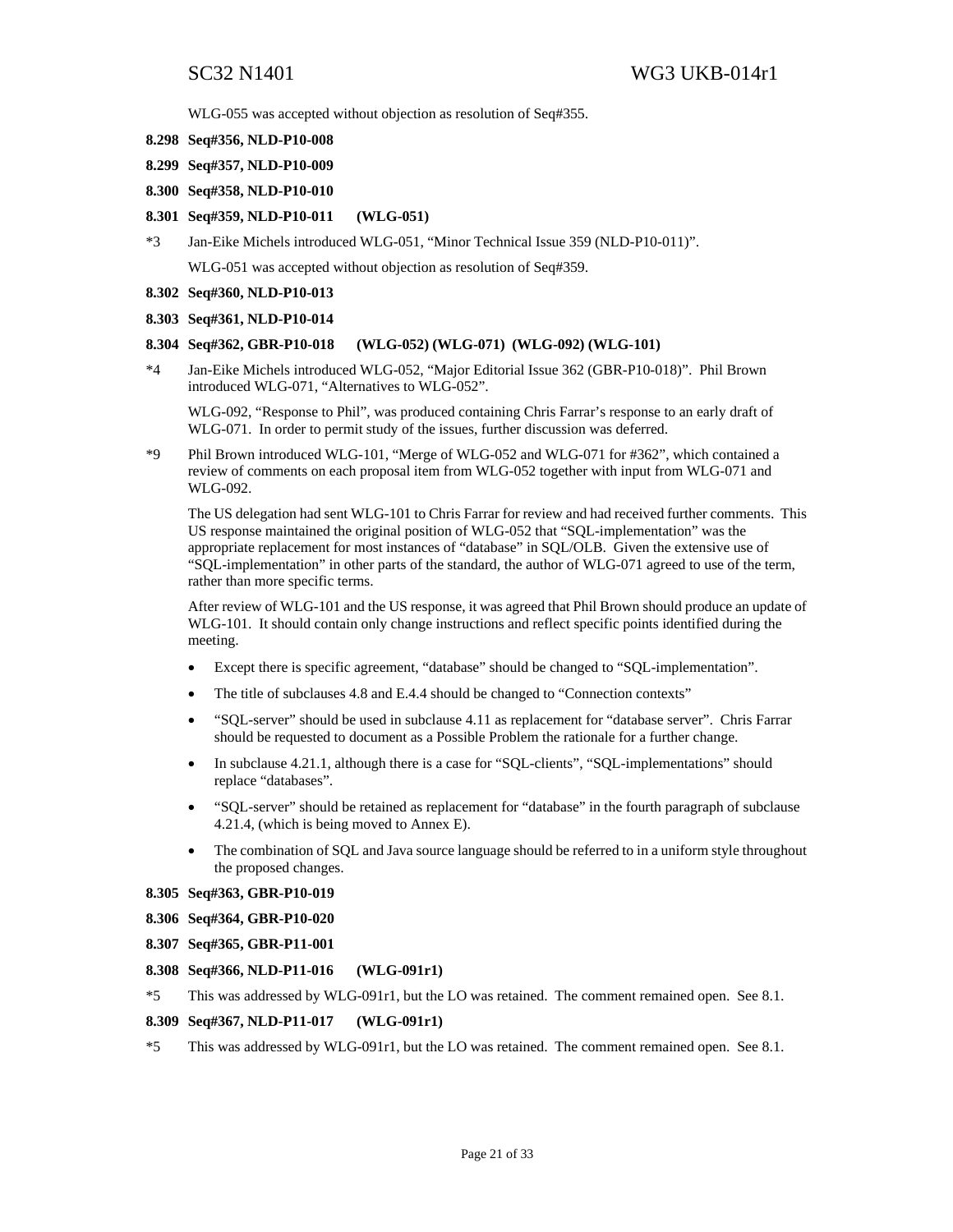#### **8.310 Seq#368, NLD-P11-001**

- **8.311 Seq#369, NLD-P11-011**
- **8.312 Seq#370, NLD-P11-013**
- **8.313 Seq#372, NLD-P11-012**

#### **8.314 Seq#373, DEU-P11-040 (WLG-063r1)**

\*3 Jörn Bartels introduced WLG-063r1, "Deleting deprecated features in Schemata".

There was some discussion of the deletion of the COLLATIONS\_S short names view. It was agreed that the view should be retained, but deprecated.

It was agreed that entries identifying the deleted items should be added to the Incompatibilities Annex.

Jörn accepted an action item to ensure that the necessary items for the Incompatibilities Annex are defined.

Subject to the decisions recorded above, WLG-063r1 was accepted as resolution of Seq#373, Seq#378, Seq#381 and Seq#407.

#### **8.315 Seq#374, NLD-P11-019 (WLG-107)**

\*9 Jörn Bartels introduced WLG-107, "Introducing privilege-privilege dependencies" as a discussion paper.

The paper was not processed as a change proposal because of dependence on a proposal that has not yet been processed.

Fred Zemke cast doubts on the need for and utility of the proposed Base Table and View, since privilege-privilege dependencies were only a subset of more general dependencies.

#### **8.316 Seq#375, DEU-P11-050 (WLG-024, WLG-024r2)**

\*1 Jörn Bartels introduced WLG-024, "Addressing a couple of simple problems in SCHEMATA".

After, discussion, some problems were identified in the paper. Jörn agreed to produce a revision of the paper to take into account the points raised in discussion. Action was deferred until the revised proposal was available.

\*3 Jörn Bartels introduced WLG-024R2.

After discussion, the new text introduced as General Rule 4)g)i) was changed to

- i) If the <column definition> specifies a <generation clause>, then:
	- an indication that the column is 'ALWAYS' generated;
	- GE.

WLG-024R2, as amended, was accepted without objection as resolution of Seq#375, Seq#382, Seq#396, Seq#397, Seq#401, Seq#403, Seq#404, Seq#405and Seq#406.

### **8.317 Seq#377, NLD-P11-005**

### **8.318 Seq#378, DEU-P11-070 (WLG-063r1)**

\*3 See 8.314

#### **8.319 Seq#379, DEU-P11-080 (WLG-077)**

\*4 Jörn Bartels introduced WLG-077, "Adding a foreign key to COLLATIONS base table".

WLG-077 was accepted without objection as resolution of Seq#379.

Jörn Bartels took an action item to produce proposals to address the Possible Problems identified in WLG-077.

#### **8.320 Seq#381, DEU-P11-090 (WLG-063r1)**

\*3 See 8.314

#### **8.321 Seq#382, DEU-P11-110 (WLG-024)**

\*1 See 7.316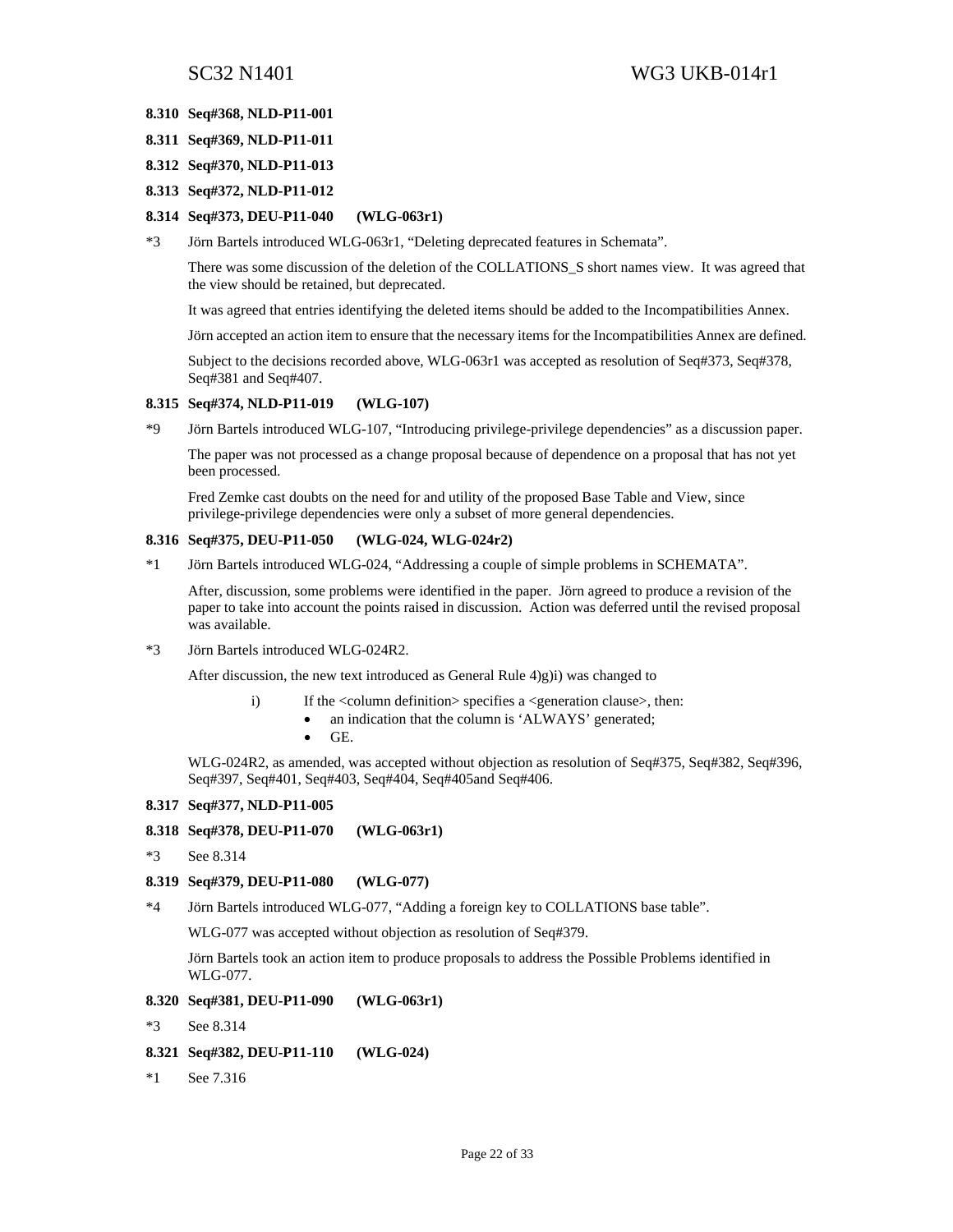#### **8.322 Seq#383, NLD-P11-002**

- **8.323 Seq#384, NLD-P11-008**
- **8.324 Seq#385, NLD-P11-009**
- **8.325 Seq#386, NLD-P11-010**

#### **8.326 Seq#387, DEU-P11-120 (WLG-108)**

\*9 Jörn Bartels introduced WLG-108, "Another cleanup of DTD table".

There was some discussion, which did not reach consensus, on the information that could be assumed to be known about a catalogue that was known about but was not in the current Definition Schema.

WLG-108 was accepted as resolution of Seq#387 and Seq#388.

#### **8.327 Seq#388, DEU-P11-130 (WLG-108)**

\*9 See 8.326.

#### **8.328 Seq#392, DEU-P11-170 (WLG-083)**

\*5 Jörn Bartels introduced WLG-083, "Improving Parameters table".

Canada, Germany and Japan were in favour of the proposal, but USA and UK abstained. This was sufficient for the proposal to be accepted.

WLG-083 was accepted as resolution of Seq#392 and Seq#394.

### **8.329 Seq#394, DEU-P11-190 (WLG-083)**

\*5 See 8.328.

#### **8.330 Seq#395, DEU-P11-200 (WLG-097)**

\*8 Addressed but not resolved by #WLG-097. See 8.236.

# **8.331 Seq#396, NLD-P11-003 (WLG-024)**  \*1 See 7.316 **8.332 Seq#397, DEU-P11-210 (WLG-024)**  \*1 See 7.316 **8.333 Seq#398, NLD-P11-006 8.334 Seq#399, NLD-P11-014 8.335 Seq#400, NLD-P11-007 8.336 Seq#401, DEU-P11-220 (WLG-024)**  \*1 See 7.316 **8.337 Seq#402, DEU-P11-230 8.338 Seq#403, DEU-P11-240 (WLG-024)**  \*1 See 7.316 **8.339 Seq#404, DEU-P11-250 (WLG-024)**  \*1 See 7.316 **8.340 Seq#405, NLD-P11-004 (WLG-024)**  \*1 See 7.316 **8.341 Seq#406, DEU-P11-260 (WLG-024)**  \*1 See 7.316 **8.342 Seq#407, DEU-P11-270 (WLG-063r1)**  \*3 See 8.314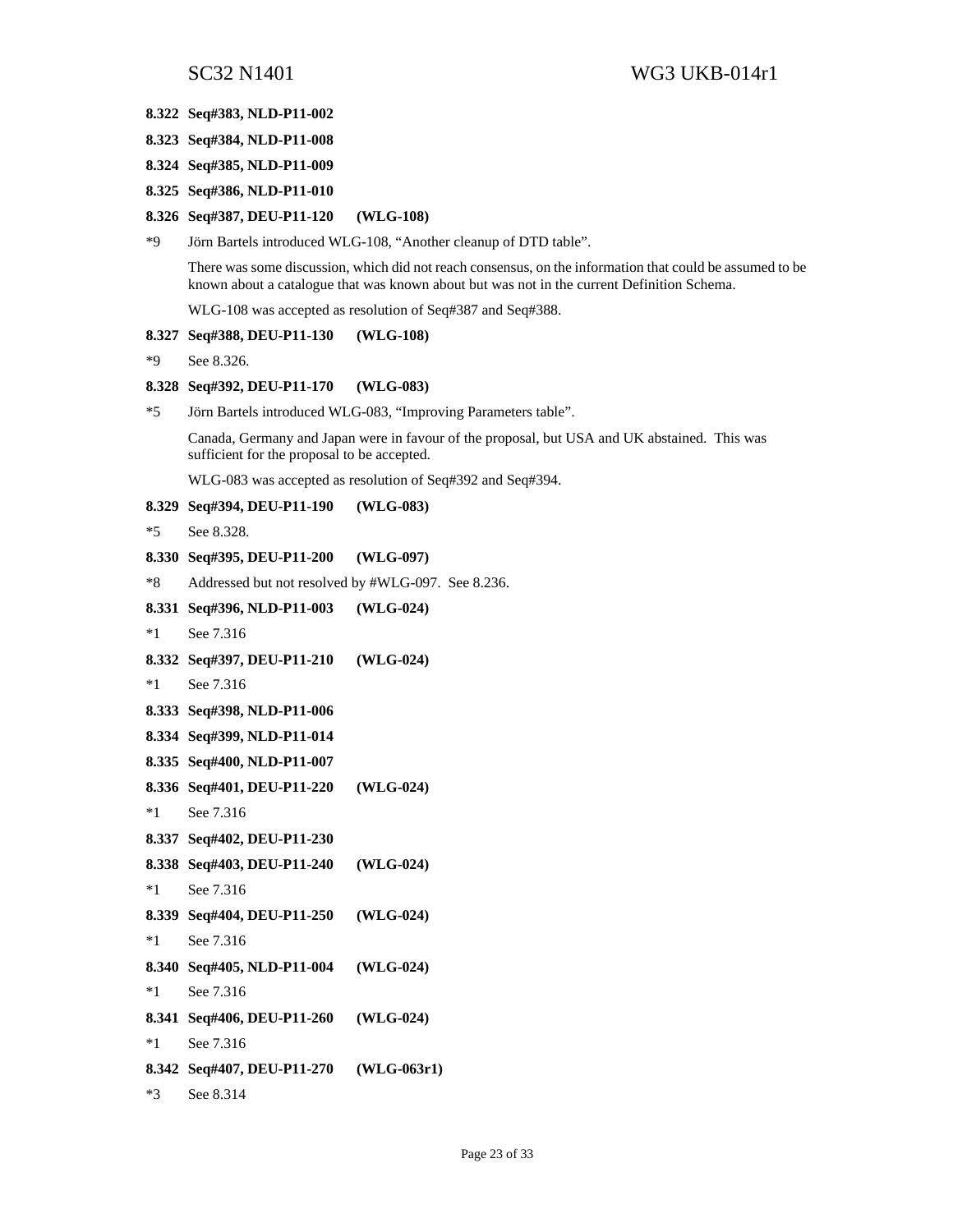**8.343 Seq#410, DEU-P11-020** 

- **8.344 Seq#411, JPN-P11-001**
- **8.345 Seq#412, NLD-P11-018**
- **8.346 Seq#414, NLD-P11-015**
- **8.347 Seq#422, JPN-P13-001**
- **8.348 Seq#424, NLD-P13-001**

## **9 Resolution of "Catch-All" Ballot Comments**

- **9.1 Seq#013 (CAN-P01-001)**
- **9.2 Seq#014 (DEU-P01-010)**
- **9.3 Seq#016 (USA-P01-999)**
- **9.4 Seq#150 (CAN-P02-001)**
- **9.5 Seq#151 (DEU-P02-010)**
- **9.6 Seq#156 (USA-P01-999) (WLG-026)**
- \*2 See 8.19 for partial resolution
- **9.7 Seq#251 (CAN-P03-001)**
- **9.8 Seq#252 (DEU-P03-010)**
- **9.9 Seq#255 (USA-P03-999)**
- **9.10 Seq#274 (CAN-P04-001)**
- **9.11 Seq#275 (DEU-P04-010)**
- **9.12 Seq#278 (USA-P04-999)**
- **9.13 Seq#308 (CAN-P09-001)**
- **9.14 Seq#309 (DEU-P09-010)**
- **9.15 Seq#313 (USA-P09-999)**
- **9.16 Seq#349 (CAN-P10-001)**
- **9.17 Seq#350 (DEU-P10-010)**
- **9.18 Seq#352 (USA-P10-999)**
- **9.19 Seq#408 (CAN-P11-001)**
- **9.20 Seq#409 (DEU-P11-010)**
- **9.21 Seq#413 (USA-P11-999) (WLG-085)**
- \*4 See 8.252.
- **9.22 Seq#420 (CAN-P13-001)**
- **9.23 Seq#421 (DEU-P13-010)**
- **9.24 Seq#423 (USA-P13-999)**
- **9.25 Seq#156, (USA-P02-999) Extend Unicode Normalization Options (WLG-026)**
- \*1 Krishna Kulkarni introduced WLG-026, "Extend Unicode Normalization Options".

WLG-026 was accepted without objection as partial resolution of catch-all comment Seq#156, USA-P02-999.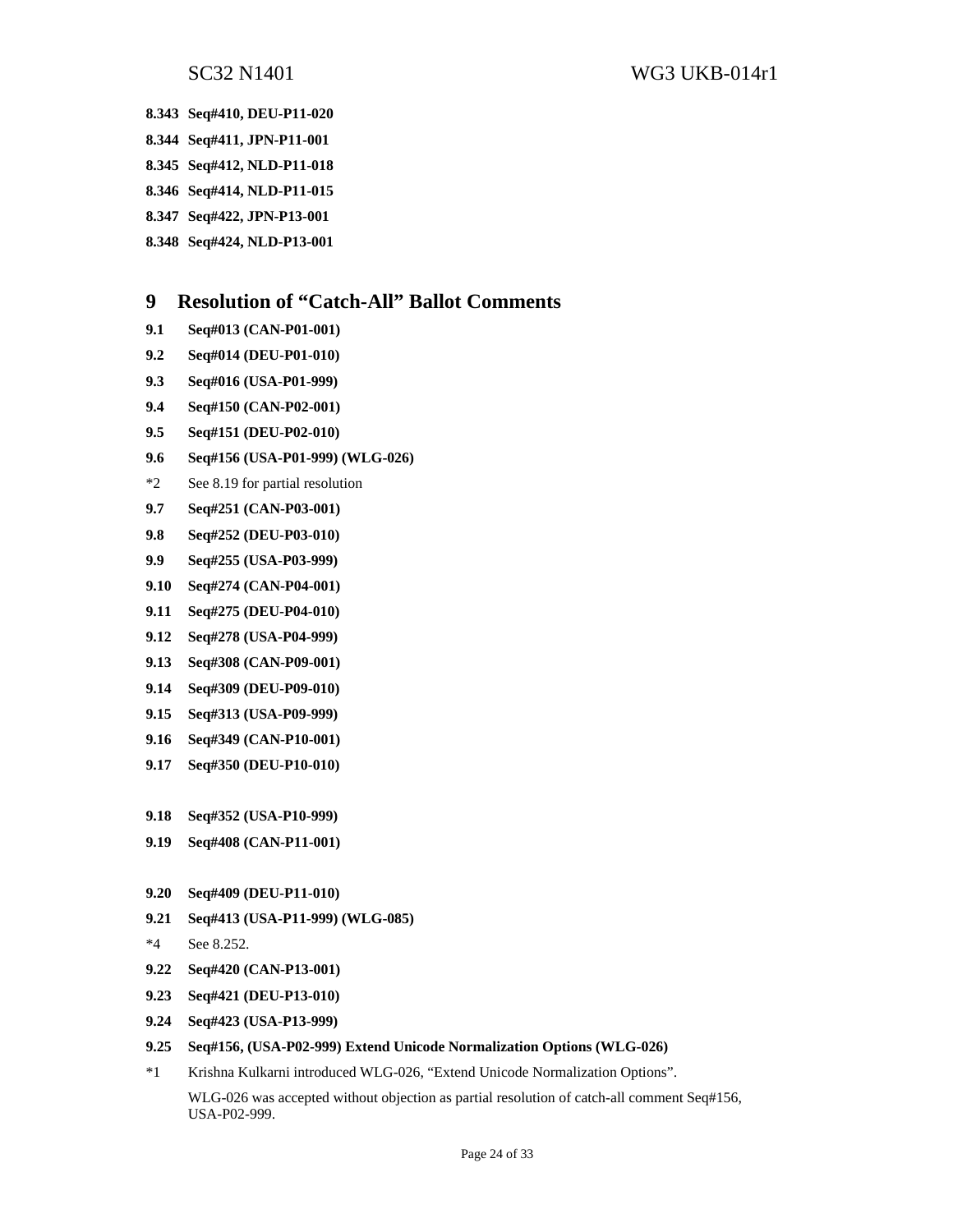#### **9.26 Seq#278, Cursor cleanup: Cursor cleanup: PSM (WLG-043R1)**

\*2 Fred Zemke introduced WLG-043R1, "Cursor cleanup: Cursor cleanup: PSM".

WLG-043 was accepted without objection as partial resolution of catch-all comment Seq#278.

### **9.27 A possible problem with the naming of result set cursors (WLG-044)**

\*3 Krishna Kulkarni introduced WLG-044, "A possible problem with the naming of result set cursors".

It was agreed that the Possible Problem identified in WLG-044 should be recorded in the Editor's Notes of the Working Draft.

#### **9.28 Seq#348, Finish Minor Technical Issue 348 (GBR-P10-017) (WLG-049)**

\*3 Krishna Kulkarni introduced WLG-049, "Finish Minor Technical Issue 348 (GBR-P10-017)".

WLG-049 was accepted without objection as further resolution of Seq#348.

#### **9.29 Seq#352, Major Technical Issue 352 (USA-P10-999) (WLG-050)**

\*3 Krishna Kulkarni introduced WLG-050, "Major Technical Issue 352 (USA-P10-999)".

WLG-050 was accepted without objection as partial resolution of catch-all comment Seq#352.

#### **9.30 Seq#352, Major Technical Issue 352 (USA-P10-999): Implementation-defined (WLG-056)**

\*3 Jan-Eike Michels introduced WLG-056, "Minor Technical Issue 345 (NLD-P10-005) LO OLB-010 and Minor Technical Issue 346 (NLD-P10-006) LO OLB-011".

WLG-056 was accepted without objection as partial resolution of Seq#352.

#### **9.31 Seq#255, Dynamic SQL/XML (WLG-058)**

\*3 Fred Zemke introduced WLG-058, "Dynamic SQL/XML", which proposed one change that was applicable to the SQL/Foundation CD.

The change to SQL/Foundation proposed in WLG-058 was accepted without objection as partial resolution of Seq#255.

#### **9.32 Seq#255, Completing the work that DRS-136 claimed to do (WLG-061)**

\*4 Keith Hare introduced WLG-061, "Completing the work that DRS-136 claimed to do".

During discussion Jan-Eike Michels raised the fact that the Incompatibilities Annex in SQL/CLI contained some out of date references.

WLG-061 was amended to delete entry 1 from Annex E, which should be renamed to refer to ISO/IEC 9075-4:2003. The Editor undertook to review and correct the Annexes.

WLG-061, as amended, was accepted without objection as partial resolution of Seq#255.

#### **9.33 Seq#255, Deleting deprecated features in Foundation (WLG-062)**

\*4 Jörn Bartels introduced WLG-062, "Deleting deprecated features in Foundation".

A proposal item was added insert an entry in Annex E "Incompatibilities with ISO/IEC 9075:2003" to indicate that use of the keyword "EXCEPTION" as a synonym for the keyword "CONDITION" is no longer supported.

WLG-062, as amended, was accepted without objection as partial resolution of Seq#255.

#### **9.34 Seq#151, Parenthesizing <joined table>s (WLG-065)**

\*3 Fred Zemke presented WLG-065, "Parenthesizing <joined table>s".

The US proposed that there should be a Conformance Rule to cover the enhanced functionality re-introduced by this proposal. In favour: US; against Canada, Germany, UK; abstain Japan

WLG-065 was accepted as written as partial resolution of catchall comment Seq#151.

#### **9.35 Seq#156, (USA-P02-999) Cleanup of <query expression> (WLG-066)**

\*4 Jan-Eike Michels introduced WLG-066, "Cleanup of <query expression>".

WLG-066 was accepted without objection as partial resolution of catch-all comment Seq#156.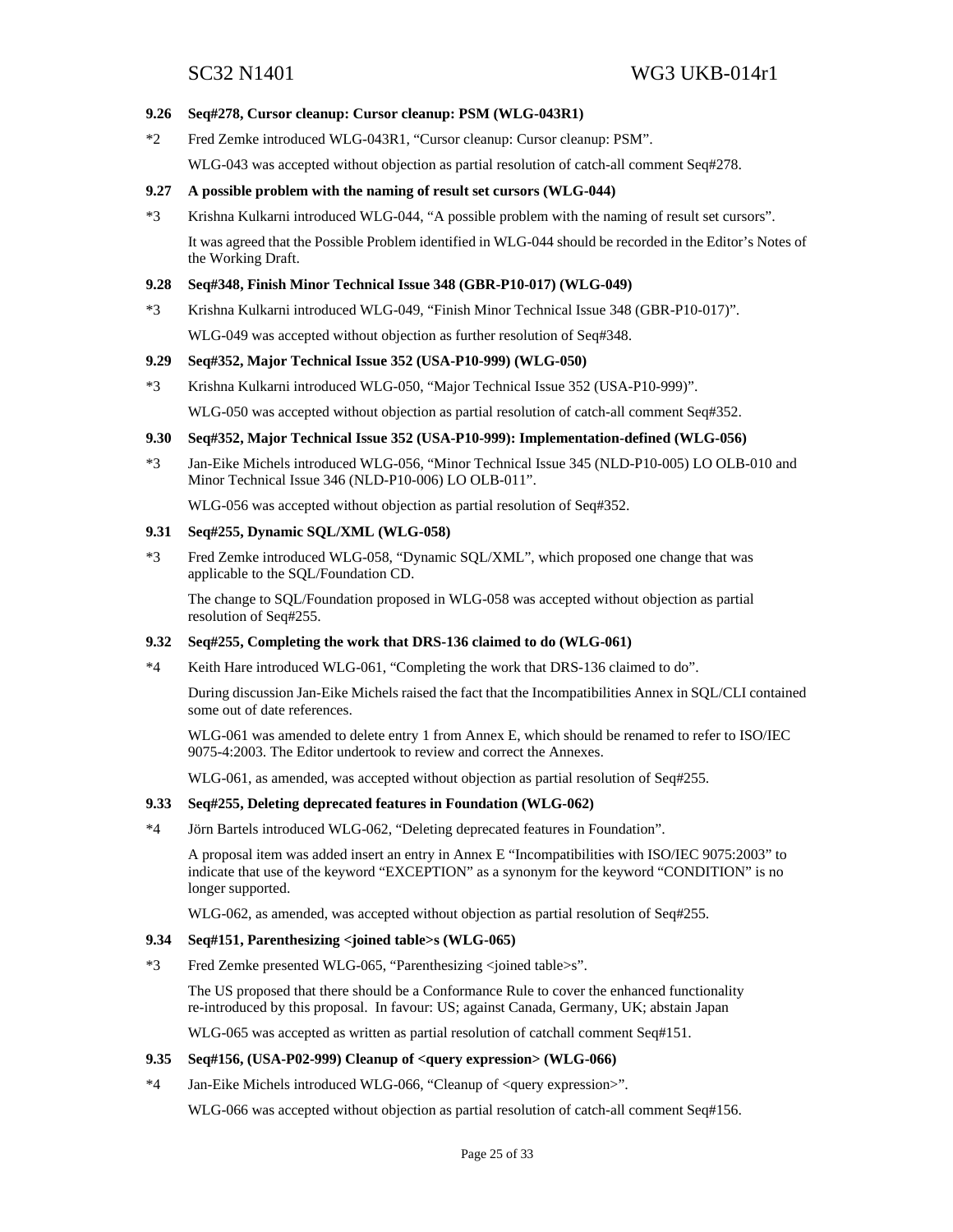It was noted that proposal section 5 makes a change to subclause 7.2, "<query expression>" in the SQL/XML Working Draft and that proposal section 6 adds an item to the SQL:2003 TC.

### **9.36 Report of several issues in SQL/JRT (WLG-070) (WLG-093) (WLG-098r1)**

\*4 Kotera-san introduced WLG-070, "Report of several issues in SQL/JRT".

The paper identifies a number of issues. In some cases, but not in all, the correction is obvious. However, in others it is not.

Jim Melton said that the changes implicit in section 1.3 of the proposal were not necessarily correct. Chris Farrar of the USA had responded to some of the points raised in WLG-070, including this one. Chris's response was made available to the group as WLG-093.

Kotera-san agreed to produce a revised paper that would take Chris Farrar's comments into account.

Phil Brown observed that there appeared to be an inconsistency between the Conformance Rules referenced in section 1.1 (after applying the correction described in WLG-093) and some Conformance Rules in SQL/Foundation. The implied effect was that SQL language that was conforming with respect to an implementation that did not support SQL/JRT would become non-conforming if JRT support without feature J611 were added to the implementation. Phil accepted an action to review the extent of such CR incompatibilities

\*8 Kotera-san introduced WLG-098r1, "Resolutions of issues reported by WLG-070"

Jan-Eike Michels reported that Chris Farrar had seen the paper and agreed with the changes.

WLG-098r1 was accepted without objection as partial resolution of catch-all comment Seq#423.

WLG-070 and WLG-093 are discussion papers that identified and commented on issues addressed by WLG-098r1.

- **9.37 Seq#156, Cursor cleanup: names (WLG-033r1) (WLG-037)**
- \*2 See 8.19.
- **9.38 Seq#156, Cursor cleanup: close cursor (WLG-033R1), (WLG-038)**
- \*2 See 8.19.
- **9.39 Seq#156, Cursor cleanup: dynamic properties (WLG-041)**
- \*2 See 8.19
- **9.40 CLI and new binary data types (WLG-075)**
- **9.41 OLB and new binary data types (WLG-076)**
- **9.42 Seq#156, CASE expressions and statements for SQL/XML (WLG-059)**
- \*3 Fred Zemke introduced WLG-059, "CASE expressions and statements for SQL/XML".

The changes proposed in WLG-059 were accepted without objection for application to the current Working Drafts. One change was identified as applicable the current Foundation CD. WLG-059 was accepted without objection as partial resolution of catch-all comment Seq#156.

## **10 National Body Closing Comments**

#### **10.1 Australia**

\*7 Useful progress was made against resolving the ballot comments for the CDs for most parts of SQL and that the editing meetings may continue at the 2006 meeting in March.

Australia hopes that WG3 has had a productive meeting in Wellington NZ.

- **10.2 Belgium**
- **10.3 Brazil**
- **10.4 Canada**

Canada thanks Don Bartley, Mark Carroll and the Software Quality New Zealand for hosting the meeting in the fine city of Wellington, New Zealand.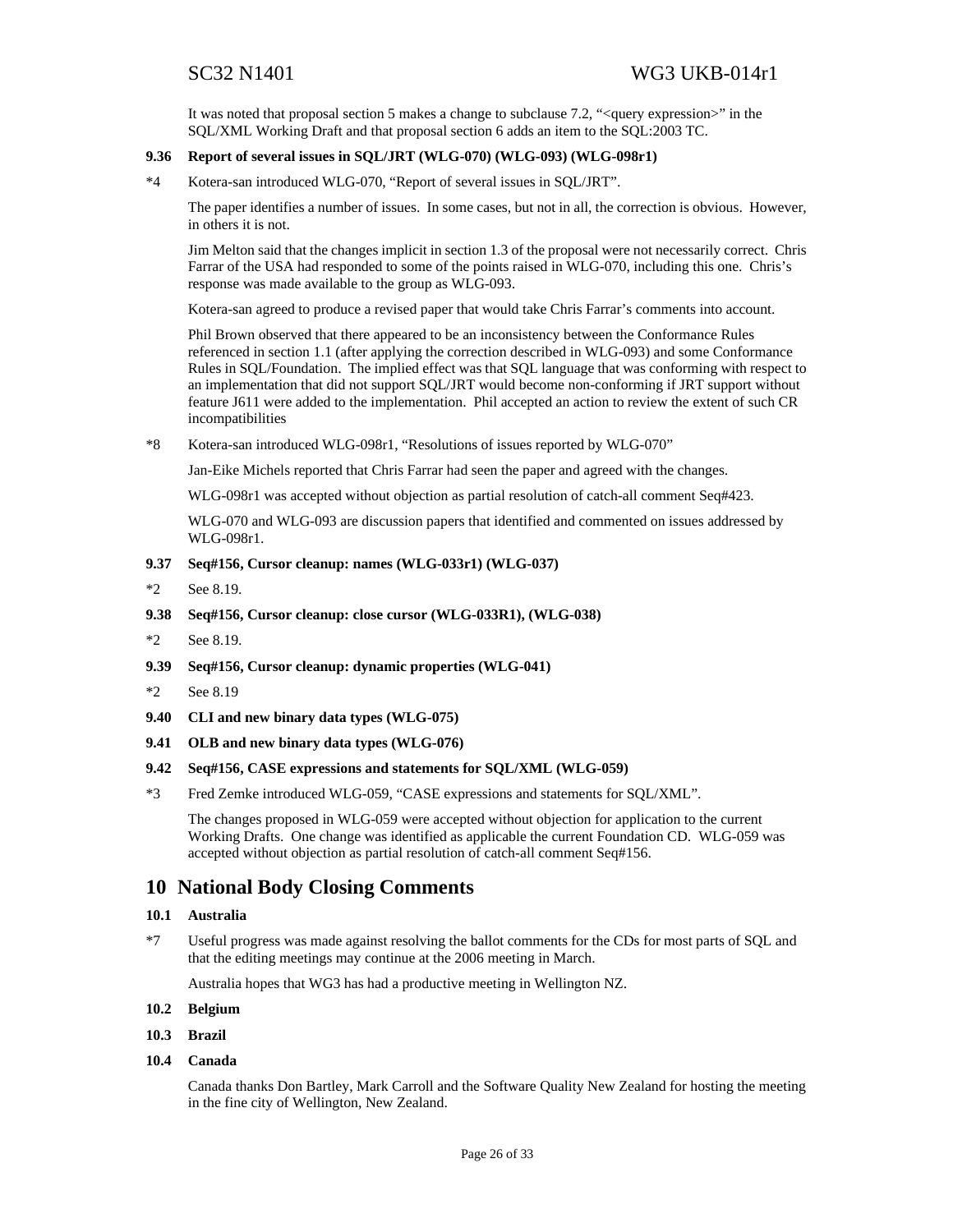- **10.5 China**
- **10.6 Czech Republic**
- **10.7 Denmark**
- **10.8 Egypt**
- **10.9 Finland**

#### **10.10 Germany**

Germany thanks Mark Carroll and Don Bartley for hosting the meeting in New Zealand.

### **10.11 Italy**

#### **10.12 Japan**

Japan would like to thank Don Bartley, Mark Carroll, and Software Quality New Zealand for organizing the meeting arrangements.

#### **10.13 Netherlands**

- **10.14 Portugal**
- **10.15 Republic of Korea**
- **10.16 Sweden**

#### **10.17 United Kingdom**

UK is pleased with the progress made over the past two weeks.

We offer our thanks to Don Bartley, Mark Carroll and Software Quality New Zealand for their excellent local arrangements.

We and look forward to another productive meeting in Kobe.

#### **10.18 United States**

USA is pleased with the progress made by the CD Editing meetings for the 8 parts of SQL and looks forward to the next CD ballot on all 9 parts early next year. USA congratulates the Convenor, Keith Hare, for his first successful running of the meetings. USA thanks Don Bartley and Mark Carroll for hosting the meetings.

- **10.19 Austria**
- **10.20 France**
- **10.21 Norway**
- **10.22 Russian Federation**
- **10.23 Switzerland**

### **11 Recommendations**

### **11.1 Preparation of Revised Texts (SD-005)**

WLG-110r1 lays out planned schedule. SD-005 will be updated soon.

### **11.2 Disposition of Comments Report**

\*10 The Disposition of Comments Report will consist of the TXL minutes, the WLG minutes and WLG-014R4.

The remaining open comments will be recorded in UKB-016.

#### **11.3 Recommendation Regarding Progression (WLG-113)**

\*10 The meeting determined that it had not been able to resolve all the CD ballot comments, and so returned the balloted documents to WG3 for disposal.

The ballot resolution meeting recorded its thanks to Software Quality New Zealand, Mark Carroll and Don Bartley for organising the meeting arrangements in Wellington New Zealand.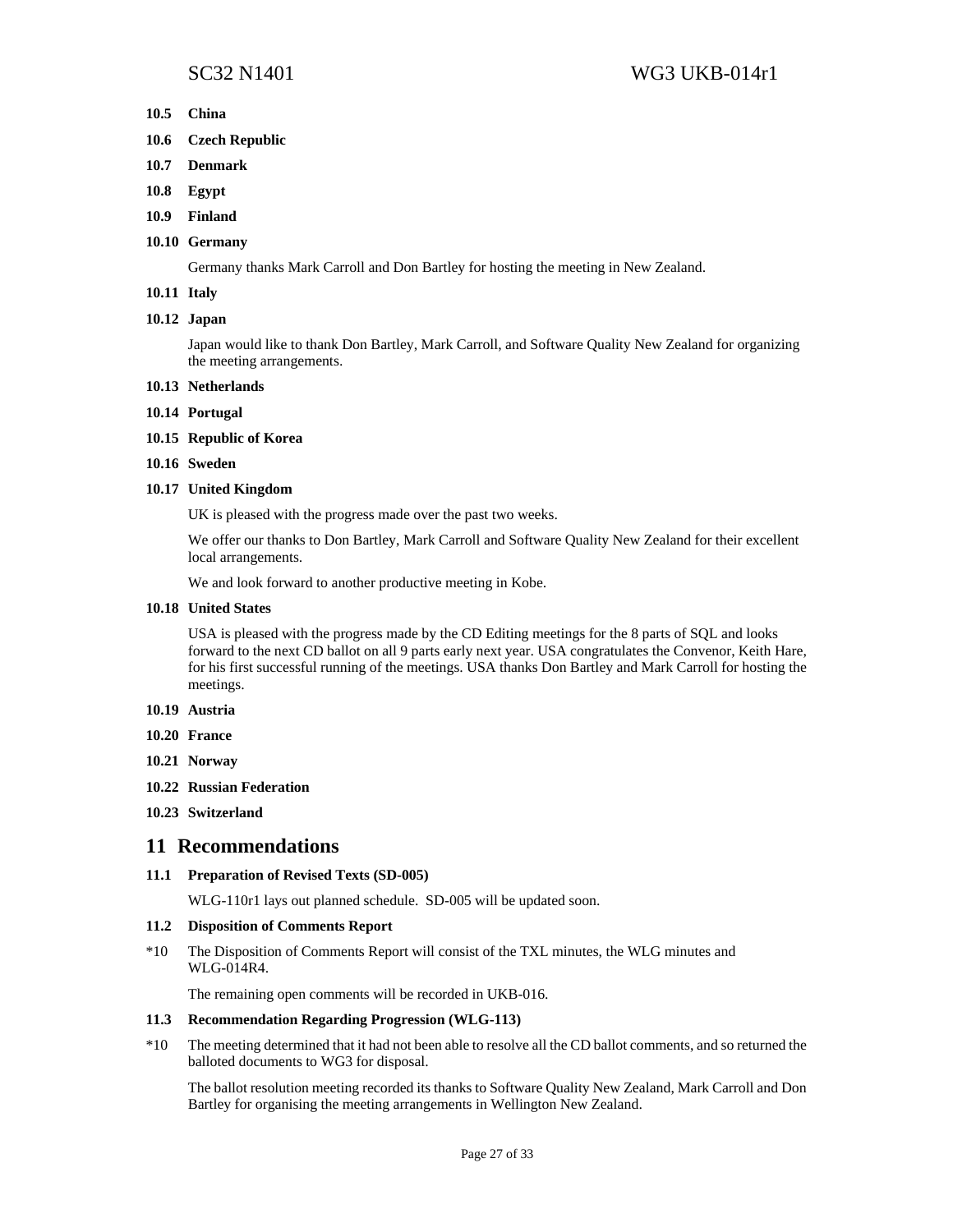US proposed and UK seconded adoption of WLG-113 as resolutions of the Ballot Resolution Meeting.

## **12 Action Items**

- \*2 Keith Hare to consider mechanisms, such as a Technical Report, for publication the material from the introduction of WLG-027
- \*3 Jörn Bartels to ensure that the necessary items for the Incompatibilities Annex resulting from acceptance of WLG-063r1 are defined.
- \*4 Jörn Bartels to submit the Possible Problems identified during processing of WLG-077.
- \*4 Phil Brown to review the extent of Conformance Rule incompatibilities such as that identified during processing of WLG-070.

Phil Brown to develop a proposal on alignment of Annexes in the Parts of ISO/IEC 9075

Jim Melton to update standing document WG3 SD-004, "Guidelines for submission of proposals", to include a check for interaction of a proposal with other proposals being submitted to the same meeting.

\*10 Phil Brown to publish a revision of WLG-073 for information.

## **13 Adjourn**

Meeting closed at  $11.30$  on December  $8<sup>th</sup>$ .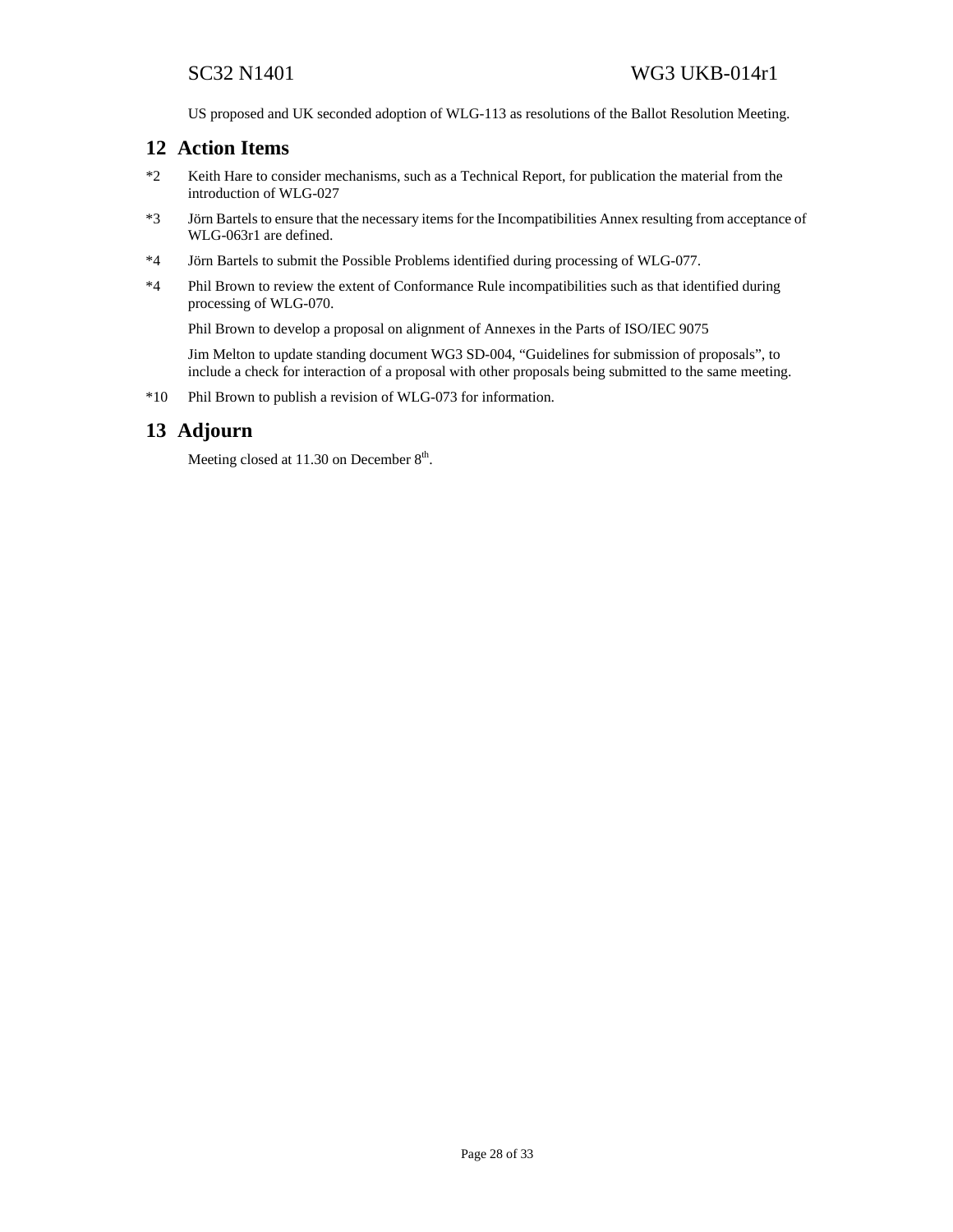## ISO/IEC JTC1/SC32/WG3

### DOCUMENT REGISTER

## $28<sup>th</sup>$  November –  $9<sup>th</sup>$  December 2005

## Wellington, New Zealand

Prefix: WG3 WLG

| No.  | <b>Source</b>  | Title                                                                                                                                                          | Agenda                                                                                                         |
|------|----------------|----------------------------------------------------------------------------------------------------------------------------------------------------------------|----------------------------------------------------------------------------------------------------------------|
| 000  | Hare           | Agenda for WLG Meetings                                                                                                                                        | WG4<br>CD <sub>4</sub>                                                                                         |
| 001  | <b>Brown</b>   | Minutes from WG Meeting, Berlin, Germany                                                                                                                       | WG 5.1                                                                                                         |
| 002p | Melton         | ISO 9075-1 SQL/Framework CD                                                                                                                                    | WG 6.14                                                                                                        |
| 003p | Melton         | ISO 9075-2 SQL/Foundation CD                                                                                                                                   | WG 6.15                                                                                                        |
| 004p | Melton         | ISO 9075-3 SQL/CLI CD                                                                                                                                          | WG 6.16                                                                                                        |
| 005p | Melton         | ISO 9075-4 SQL/PSM CD                                                                                                                                          | WG 6.17                                                                                                        |
| 006p | Melton         | ISO 9075-9 SQL/MED CD                                                                                                                                          | WG 6.18                                                                                                        |
| 007p | Melton         | ISO 9075-10 SQL/OLB CD                                                                                                                                         | WG 6.19                                                                                                        |
| 008p | Melton         | ISO 9075-11 SQL/Schemata CD                                                                                                                                    | WG 6.20                                                                                                        |
| 009p | Melton         | ISO 9075-13 SQL/JRT CD                                                                                                                                         | WG 6.21                                                                                                        |
| 010p | Melton         | ISO 9075-14 SQL/XML WD                                                                                                                                         | WG 6.22                                                                                                        |
| 011p | Cannan         | ISO-9075:2003 Technical Corrigendum WDCOR                                                                                                                      | WG 6.23                                                                                                        |
| 012  | <b>Brown</b>   | Action Items arising from the minutes                                                                                                                          | WG 5.2                                                                                                         |
| 013  | <b>Brown</b>   | Minutes from CD Editing Meeting, Berlin, Germany                                                                                                               | WG 5.3                                                                                                         |
| 014  | Melton         | Consolidated CD (other parts) Ballot Comments                                                                                                                  | CD 6.3                                                                                                         |
| 015  | <b>Brown</b>   | Minutes from FCD Editing Meeting, Berlin, Germany                                                                                                              | WG 5.4                                                                                                         |
| 016  |                | Minutes from E3D Electronic SQL/XML FCD Continuation Editing Meeting                                                                                           | WG 5.5                                                                                                         |
| 017  | Hare           | Notice of Working Group Meeting for ISO/IEC JTC1/SC32/WG3 - 28 <sup>th</sup> November - 9th<br>December 2005 – Wellington, New Zealand                         | WG 5.1                                                                                                         |
| 018  | Hare           | Notice of Ballot Resolution Meeting for ISO/IEC CD 9075 (parts 1, 2, 3, 4, 9, 10, 11, and<br>13) – 28th November – 9th December 2005 – Wellington, New Zealand | Withdrawn                                                                                                      |
| 019  | Hare           | Notice of Ballot Resolution Meeting for ISO/IEC FCD 9075-11 SQL/XML $-28th$<br>November – 9th December 2005 – Wellington, New Zealand                          | <b>FCD 5.1</b>                                                                                                 |
| 020  | <b>Bartley</b> | <b>WLG Meeting Arrangements</b>                                                                                                                                | WG 6.24                                                                                                        |
| 021  | Melton         | ISO 9075-14 SQL/XML FDIS                                                                                                                                       | WG 6.25                                                                                                        |
| 022  | Darwen         | "Allowing Asterisk Accompaniment", addressing comment #62 (GBR-P02-009)                                                                                        | CD 8.50                                                                                                        |
| 023  | Melton         | SQL/XML FCD Consolidated Ballot Comments                                                                                                                       | WG 6.26                                                                                                        |
| 024  | <b>Bartels</b> | Addressing a couple of simple problems in SCHEMATA                                                                                                             | CD 8.316<br>CD 8.321<br>CD 8.331<br>CD 8.332<br>CD 8.336<br>CD 8.338<br>CD 8.339<br>CD 8.340<br>CD 8.341       |
| 025  | Zemke          | Addressing GBR-P01-008                                                                                                                                         | CD 8.8                                                                                                         |
| 026  | Inkster        | <b>Extend Unicode Normalization Options</b>                                                                                                                    | CD 9.25                                                                                                        |
| 027  | Zemke          | XQuery regular expression support                                                                                                                              | CD 8.57                                                                                                        |
| 028  | Zemke          | Addressing NLD-P02-023                                                                                                                                         | CD 8.38                                                                                                        |
| 029  | Zemke          | Addressing NLD-P02-025                                                                                                                                         | CD 8.40                                                                                                        |
| 030  | Zemke          | NLD-P02-026: already solved                                                                                                                                    | CD 8.41                                                                                                        |
| 031  | Zemke          | NLD-P02-034: no action required                                                                                                                                | CD 8.52                                                                                                        |
| 032  | Michels        | BINARY/VARBINARY data types                                                                                                                                    | CD 8.135                                                                                                       |
| 033  | Zemke          | Cursor cleanup: Foundation                                                                                                                                     | CD 8.19<br>CD 8.20<br>CD 8.88<br>CD 8.89<br>CD 8.97<br>CD 8.104<br>CD 8.108<br>CD 8.114<br>CD 8.130<br>CD 9.26 |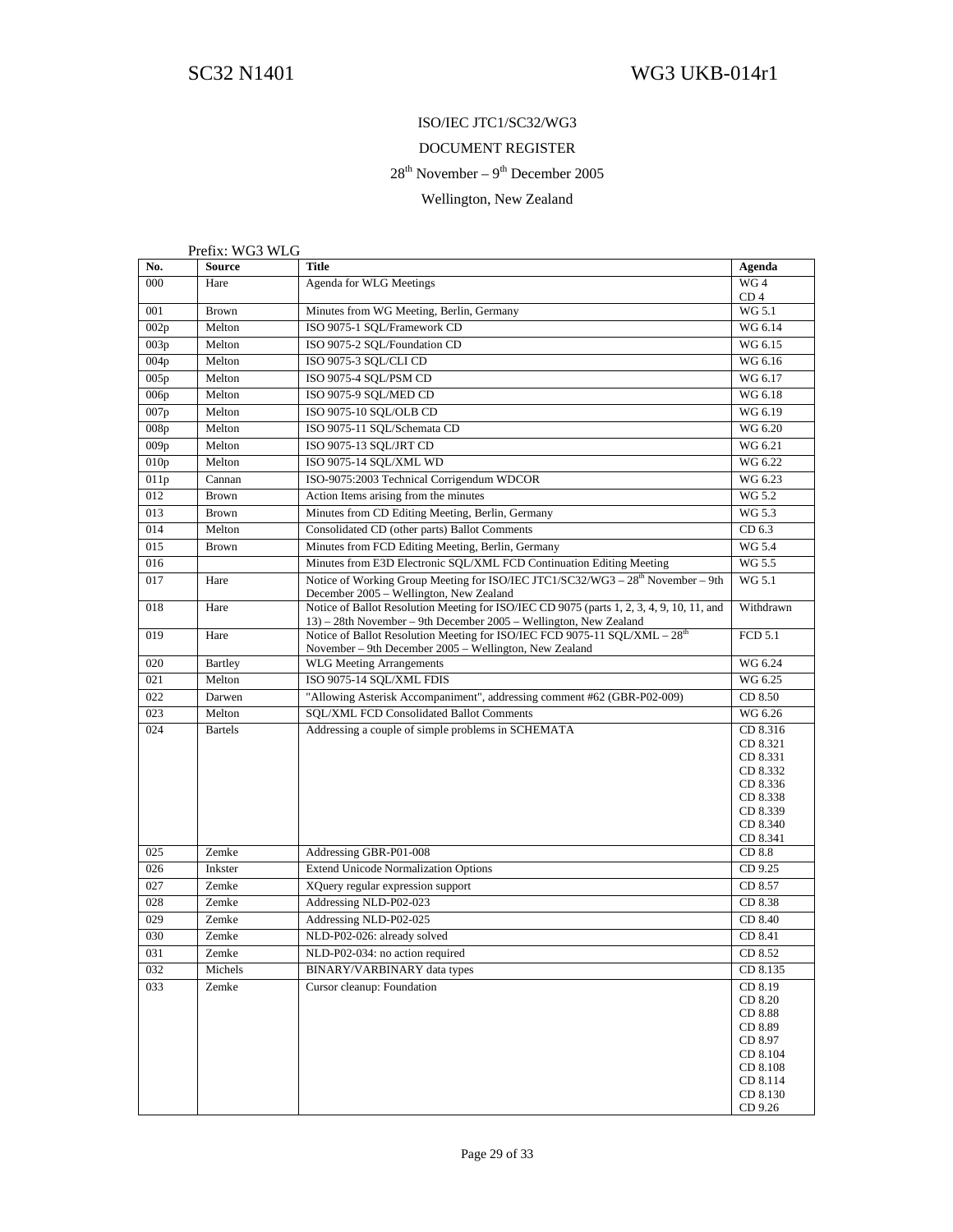| No. | <b>Source</b>  | <b>Title</b>                                                                                                 | Agenda               |
|-----|----------------|--------------------------------------------------------------------------------------------------------------|----------------------|
|     |                |                                                                                                              | CD 9.37              |
|     |                |                                                                                                              | CD 9.38              |
|     |                |                                                                                                              | CD 9.39              |
| 034 | Zemke          | Cursor cleanup: descriptors                                                                                  | CD 8.89<br>CD 8.97   |
| 035 | Zemke          | Cursor cleanup: life cycle                                                                                   | CD 8.19              |
|     |                |                                                                                                              | CD 8.88              |
|     |                |                                                                                                              | CD 8.104             |
| 036 | Zemke          | Cursor cleanup: modularization                                                                               | CD 8.88              |
| 037 | Zemke          | Cursor cleanup: names                                                                                        | CD 9.37              |
| 038 | Zemke          | Cursor cleanup: close cursor                                                                                 | CD 9.38              |
| 039 | Zemke          | Cursor cleanup: received cursors                                                                             | CD 8.130             |
| 040 | Zemke          | Cursor cleanup: positioned statements                                                                        | CD 8.130             |
| 041 | Zemke          | Cursor cleanup: dynamic properties                                                                           | CD 9.39              |
| 042 | Zemke          | Cursor cleanup: <prepare statement="">LO</prepare>                                                           | CD 8.108             |
| 043 | Zemke          | Cursor cleanup: Cursor cleanup: PSM                                                                          | CD 9.26              |
| 044 | Kulkarni       | A possible problem with the naming of result set cursors                                                     | CD 9.27              |
| 045 | Farrar         | Minor Technical Issue 328 (GBG-P10-005)                                                                      | CD 8.277             |
| 046 | Farrar         | Major Editorial Issue 330 (GBG-P10-022)                                                                      | CD 8.278             |
| 047 | Farrar         | Minor Technical Issue 331 (GBR-P10-009) and Minor Editorial Issue 333                                        | CD 8.279             |
|     |                | $(GBR-P10-008)$                                                                                              | CD 8.280             |
| 048 | Farrar         | Major Editorial Issue 335 (GBR-P10-010)                                                                      | CD 8.282             |
| 049 | Farrar         | Finish Minor Technical Issue 348 (GBR-P10-017)                                                               | CD 9.28              |
| 050 | Farrar         | Major Technical Issue 352 (USA-P10-999)                                                                      | CD 9.29              |
| 051 | Farrar         | Minor Technical Issue 359 (NLD-P10-011)                                                                      | CD 8.301             |
| 052 | Farrar         | Major Editorial Issue 362 (GBR-P10-018)                                                                      | CD 8.304             |
| 053 | Farrar         | Minor Technical Issue 338 (GBR-P10-012) P10-4.17.1                                                           | CD 8.284             |
| 054 | Farrar         | Minor Technical Issue 339 (GBR-P10-013) getResultSet()                                                       | CD 8.285             |
| 055 | Farrar         | Minor Technical Issue 355 (NLD-P10-007) LO OLB-014                                                           | CD 8.297             |
| 056 | Farrar         | Minor Technical Issue 345 (NLD-P10-005) LO OLB-010 and Minor Technical Issue 346<br>(NLD-P10-006) LO OLB-011 | CD 9.30              |
| 057 | Farrar         | Minor Technical Issue 345 (NLD-P10-005) LO OLB-010 and                                                       | CD 8.291             |
|     |                | Minor Technical Issue 346 (NLD-P10-006) LO OLB-011                                                           | CD 8.292             |
| 058 | Zemke          | Dynamic SQL/XML                                                                                              | WG 19.1              |
| 059 | Zemke          | CASE expressions and statements for SQL/XML                                                                  | CD 9.31<br>WG 19.2   |
| 060 | Cannan         | Unconforming the General Rules" - a reissue of TXL-085                                                       | CD 8.213             |
| 061 | Cannan         | Completing the work that DRS-136 claimed to do                                                               | CD 9.32              |
| 062 | Cannan         | Deleting deprecated features in Foundation                                                                   | CD 9.33              |
| 063 | Cannan         | Deleting deprecated features in Schemata                                                                     | CD 8.314             |
|     |                |                                                                                                              | CD 8.318             |
|     |                |                                                                                                              | CD 8.320             |
|     |                |                                                                                                              | CD 8.342             |
| 064 | Darwen         | Column Selection by Exclusion                                                                                | CD 8.51              |
| 065 | <b>Bartels</b> | Parenthesizing <joined table="">s</joined>                                                                   | CD 9.34              |
| 066 | Michels        | Cleanup of <query expression=""></query>                                                                     | CD 9.35              |
| 067 | Michels        | XMLTable and user-supplied column names                                                                      | WG 19.3              |
| 068 | Melton         | SQL/XML FCD Resolution of Comments                                                                           | WG 19.4              |
| 069 | Melton         | SQL, Xquery and SPARQL                                                                                       | WG 19.5              |
| 070 | Japan          | Report of several issues in SQL/JRT                                                                          | CD 9.36              |
| 071 | <b>Brown</b>   | Alternatives to WLG-052                                                                                      | CD 8.304             |
| 072 | Hare           | Native COBOL syntax for XML support                                                                          | WG 11.1<br>CD 8.118  |
| 073 | Brown          | Declared and implemented numeric precision                                                                   | CD 8.30              |
| 074 | Persson        | Comment on WLG-027                                                                                           | CD 8.57              |
| 075 | Michels        | CLI and the new BINARY/VARBINARY data types                                                                  | CD 8.135             |
| 076 | Michels        | OLB and the new BINARY/VARBINARY data types                                                                  | CD 8.135             |
| 077 | <b>Bartels</b> | Adding a foreign key to COLLATIONS base table                                                                | CD 8.319             |
| 078 | <b>Bartels</b> | Improval of the integration of MED into SCHEMATA                                                             | CD 8.248             |
|     |                |                                                                                                              | CD 8.249             |
|     |                |                                                                                                              | CD 8.250             |
|     |                |                                                                                                              | CD 8.251<br>CD 8.254 |
|     |                |                                                                                                              | CD 8.255             |
|     |                |                                                                                                              | CD 8.257             |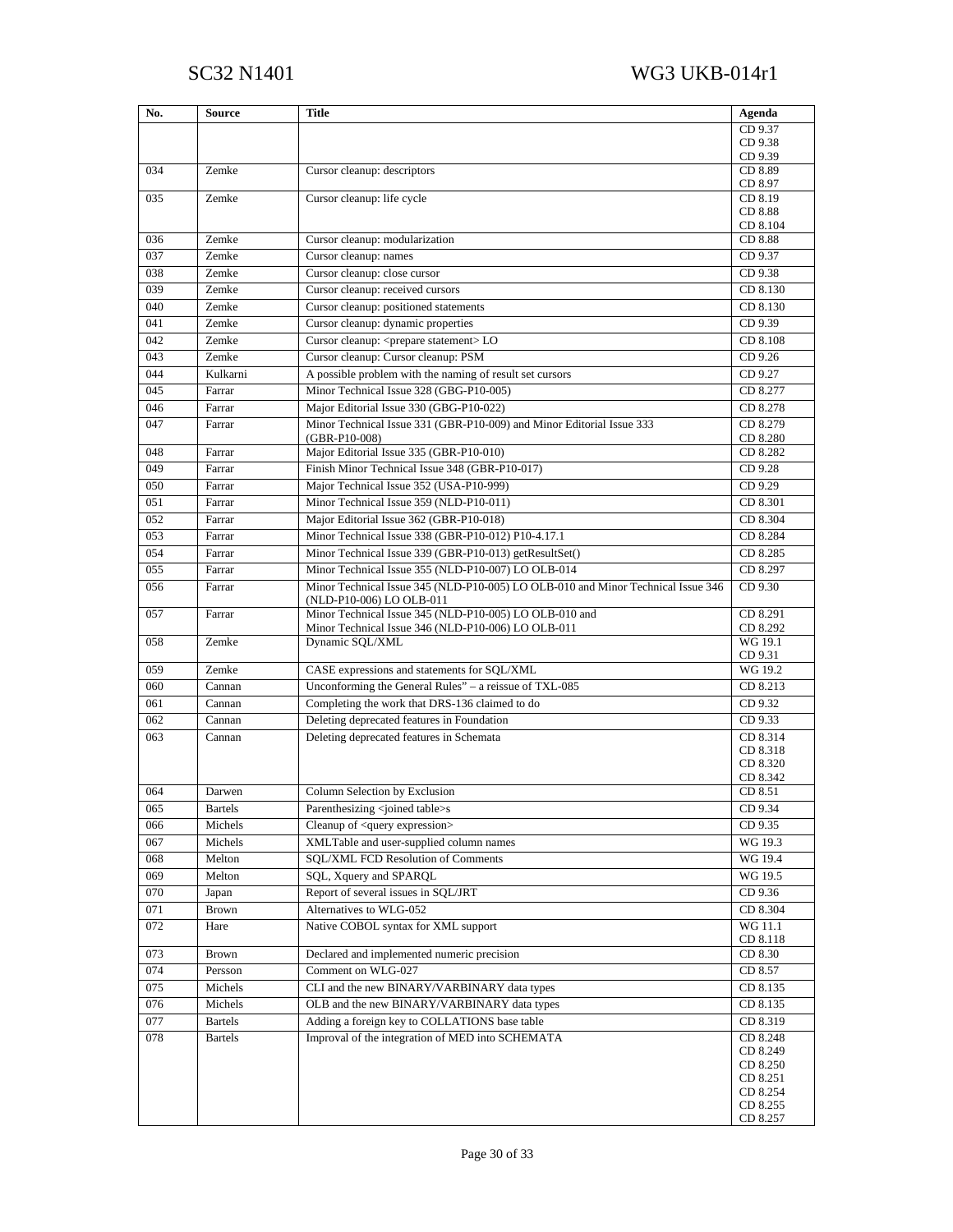# SC32 N1401 WG3 UKB-014r1

| No. | <b>Source</b>  | <b>Title</b>                           | Agenda               |
|-----|----------------|----------------------------------------|----------------------|
|     |                |                                        | CD 8.258             |
|     |                |                                        | CD 8.259             |
| 079 | Michels        | MED - Binary types                     | CD 8.276<br>CD 8.135 |
| 080 | Zemke          | NLD-P02-003 - close with no action     | CD 8.12              |
| 081 | Zemke          | Defining character string operands     | CD 8.44              |
| 082 | Kulkarni       | Closing LOs related to row type        | CD 8.59              |
|     |                |                                        | CD 8.67              |
|     |                |                                        | CD 8.159             |
|     |                |                                        | CD 8.160             |
|     |                |                                        | CD 8.161<br>CD 8.162 |
|     |                |                                        | CD 8.163             |
|     |                |                                        | CD 8.164             |
|     |                |                                        | CD 8.165             |
| 083 | <b>Bartels</b> | <b>Improving Parameters table</b>      | CD 8.328<br>CD 8.329 |
| 084 | Hare           | Resolve NLD-P02-147, Seq#214           | CD 8.190             |
| 085 | Michels        | Fixing DATA_TYPE_DESCRIPTOR base table | CD 8.252             |
|     |                |                                        | CD 8.253             |
| 086 | Michels        | <b>Fixing XMLPI</b>                    | CD 9.21<br>WG 19.6   |
| 087 | Zemke          | PP corrections to HBA-041              | WG 12.2              |
| 088 | Zemke          | Addressing Seq#070, NLD-P02-038        | CD 8.58              |
| 089 | Michels        | Addressing Seq#129 & Seq#270           | CD 8.112             |
|     |                |                                        | CD 8.235             |
| 090 | Hare           | Addressing Seq#287, GBR-P09-004        | CD 8.246             |
| 091 | Kulkarni       | Closing old LO's                       | CD CD 8.1            |
|     |                |                                        | CD 8.17<br>CD 8.18   |
|     |                |                                        | CD 8.31              |
|     |                |                                        | CD 8.32              |
|     |                |                                        | CD 8.33              |
|     |                |                                        | CD 8.36<br>CD 8.37   |
|     |                |                                        | CD 8.39              |
|     |                |                                        | CD 8.46              |
|     |                |                                        | CD 8.47              |
|     |                |                                        | CD 8.49<br>CD 8.62   |
|     |                |                                        | CD 8.63              |
|     |                |                                        | CD 8.69              |
|     |                |                                        | CD 8.70              |
|     |                |                                        | CD 8.76              |
|     |                |                                        | CD 8.77<br>CD 8.81   |
|     |                |                                        | CD 8.94              |
|     |                |                                        | CD 8.95              |
|     |                |                                        | CD 8.117             |
|     |                |                                        | CD 8.142<br>CD 8.143 |
|     |                |                                        | CD 8.144             |
|     |                |                                        | CD 8.145             |
|     |                |                                        | CD 8.146             |
|     |                |                                        | CD 8.147<br>CD 8.148 |
|     |                |                                        | CD 8.149             |
|     |                |                                        | CD 8.150             |
|     |                |                                        | CD 8.151             |
|     |                |                                        | CD 8.152<br>CD 8.153 |
|     |                |                                        | CD 8.154             |
|     |                |                                        | CD 8.155             |
|     |                |                                        | CD 8.156             |
|     |                |                                        | CD 8.157<br>CD 8.158 |
|     |                |                                        | CD 8.166             |
|     |                |                                        | CD 8.167             |
|     |                |                                        | CD 8.168             |
|     |                |                                        | CD 8.169<br>CD 8.170 |
|     |                |                                        | CD 8.171             |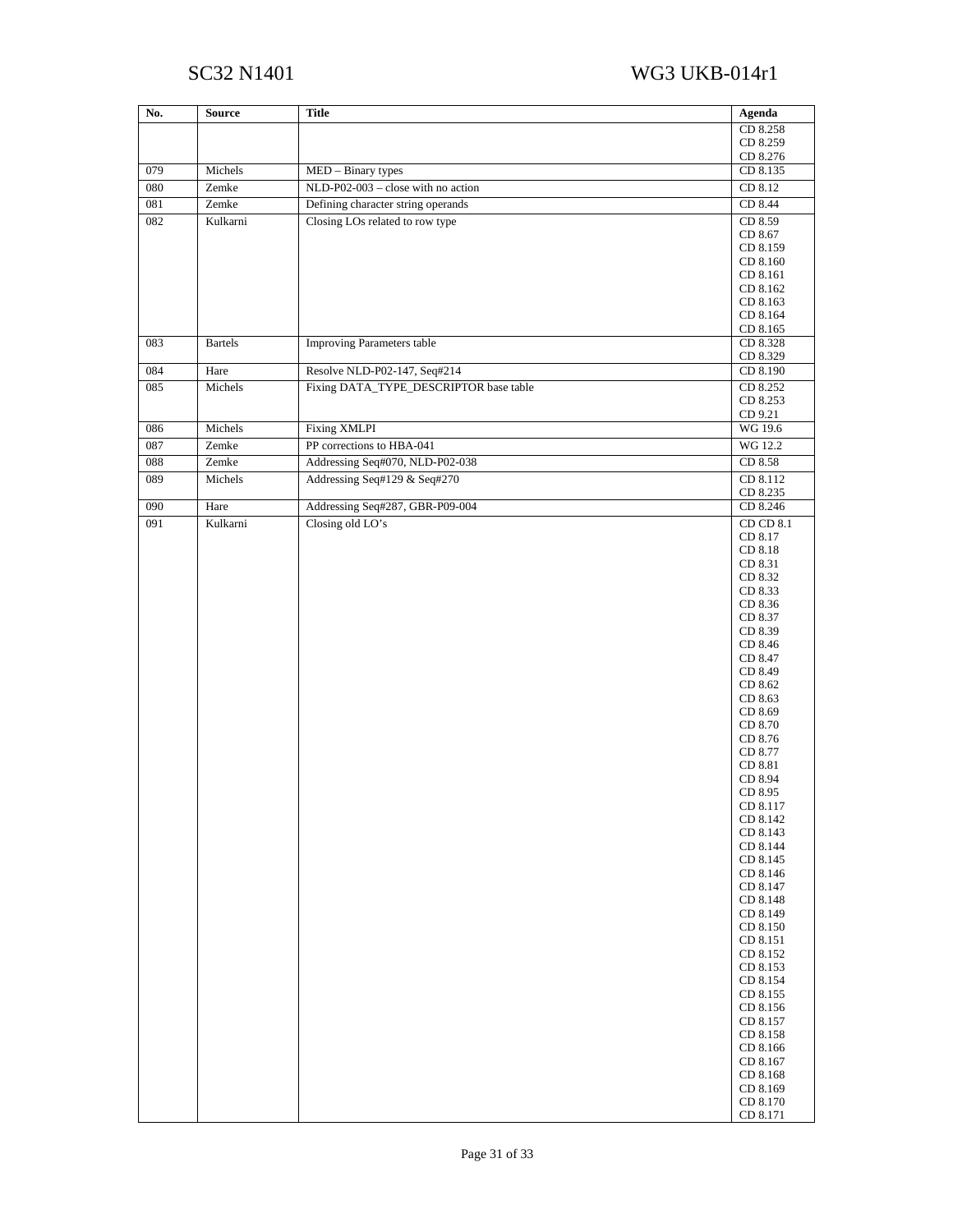# SC32 N1401 WG3 UKB-014r1

| No. | Source         | <b>Title</b>                                              | Agenda               |
|-----|----------------|-----------------------------------------------------------|----------------------|
|     |                |                                                           | CD 8.172             |
|     |                |                                                           | CD 8.173             |
|     |                |                                                           | CD 8.174             |
|     |                |                                                           | CD 8.175             |
|     |                |                                                           | CD 8.176             |
|     |                |                                                           | CD 8.177<br>CD 8.178 |
|     |                |                                                           | CD 8.179             |
|     |                |                                                           | CD 8.180             |
|     |                |                                                           | CD 8.181             |
|     |                |                                                           | CD 8.182             |
|     |                |                                                           | CD 8.183             |
|     |                |                                                           | CD 8.184<br>CD 8.185 |
|     |                |                                                           | CD 8.186             |
|     |                |                                                           | CD 8.187             |
|     |                |                                                           | CD 8.188             |
|     |                |                                                           | CD 8.189             |
|     |                |                                                           | CD 8.191             |
|     |                |                                                           | CD 8.192             |
|     |                |                                                           | CD 8.193<br>CD 8.194 |
|     |                |                                                           | CD 8.241             |
|     |                |                                                           | CD 8.242             |
|     |                |                                                           | CD 8.243             |
|     |                |                                                           | CD 8.244             |
|     |                |                                                           | CD 8.267             |
|     |                |                                                           | CD 8.268             |
|     |                |                                                           | CD 8.269             |
|     |                |                                                           | CD 8.270<br>CD 8.271 |
|     |                |                                                           | CD 8.272             |
|     |                |                                                           | CD 8.273             |
|     |                |                                                           | CD 8.308             |
|     |                |                                                           | CD 8.309             |
| 092 | Farrar         | Response to Phil                                          | CD 8.304             |
| 093 | Farrar         | Response to WLG-070                                       | CD 9.36              |
| 094 | Zemke          | Scope of a <correlation name=""></correlation>            | CD 8.26              |
| 095 | Melton         | Resolving some administrative comments                    | CD 8.2               |
|     |                |                                                           | CD 8.3<br>CD 8.4     |
|     |                |                                                           | CD 8.5               |
|     |                |                                                           | CD 8.7               |
|     |                |                                                           | CD 8.9               |
|     |                |                                                           | CD 8.10              |
|     |                |                                                           | CD 8.34              |
|     |                |                                                           | CD 8.115             |
|     |                |                                                           | CD 8.203<br>CD 8.206 |
|     |                |                                                           | CD 8.265             |
| 096 | Zemke          | Evaluating <search conditions=""></search>                | CD 8.90              |
| 097 | <b>Bartels</b> | Consolidation of privilege tables                         | CD 8.236             |
|     |                |                                                           | CD 8.237             |
|     |                |                                                           | CD 8.330             |
| 098 | Kotera         | Resolutions of issues reported by WLG-070                 | CD 9.36              |
| 099 | Michels        | Addressing Seq#086                                        | CD 8.74              |
| 100 | Kulkarni       | Addressing Seq#052, Seq#095, Seq#217, Seq#221 and Seq#229 | CD 8.42              |
|     |                |                                                           | CD 8.83              |
|     |                |                                                           | CD 8.193             |
|     |                |                                                           | CD 8.197<br>CD 8.205 |
| 101 | <b>Brown</b>   | Merge of WLG-052 and WLG-071 for #362                     | CD 8.304             |
| 102 | Hare           | <b>TR Ballot Results</b>                                  | WG 20.1              |
| 103 | Melton         | Subclause Invocation                                      | CD 8.113             |
|     |                |                                                           | CD 8.132             |
| 104 | Michels        | Addressing Seq#136                                        | CD 8.119             |
| 105 | Zemke          | <subquery> cleanup</subquery>                             | CD 8.73              |
| 106 | Hare           | Addressing Seq#032                                        | CD 8.21              |
| 107 | <b>Bartels</b> | Introducing privilege-privilege dependencies              | CD 8.315             |
| 108 | <b>Bartels</b> | Another cleanup of DTD table                              | CD 8.326             |
|     |                |                                                           | CD 8.327             |